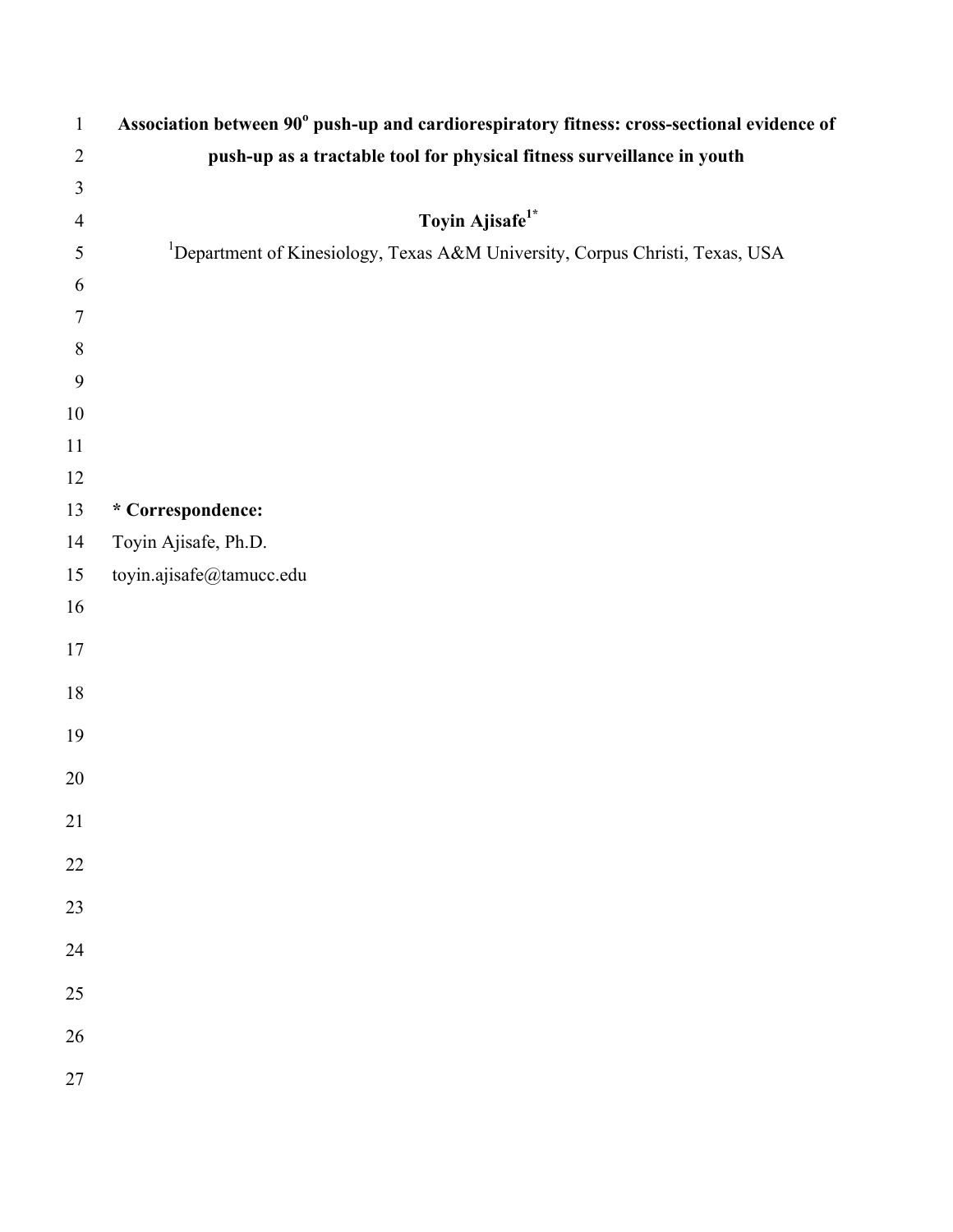## **Abstract**

# **Background**

 Despite being associated with health outcomes like abdominal adiposity, depression, anxiety, and cardiovascular disease risk among youth, largely, clinicians still do not adopt physical fitness testing. A clarion call for increased surveillance was previously issued, in order to address the US population-level lack of knowledge regarding pervasive inactivity among children. Because schools often do not send home annual physical fitness testing results, many lay parents are unaware of their child's physical fitness or the risk of associated adverse health outcomes. This 9 study investigated associations between musculoskeletal fitness measures (including  $90^{\circ}$  push-up), cardiorespiratory fitness, and weight status.

#### **Methods**

12 Two hundred and ten students  $(9.7 \pm 1.08 \text{ years}; 138.6 \pm 9.4 \text{ cm}; 42.3 \pm 14.4 \text{ kg})$  across third

through fifth grades were tested for cardiorespiratory (i.e., Progressive Aerobic Cardiovascular

14 Endurance Run (PACER)) and musculoskeletal  $(90^{\circ}$  push-up, trunk lift, sit-and-reach and curl-

 up) fitness. The relationships between measures of musculoskeletal and cardiorespiratory fitness were modeled using a series of linear regression analyses. Models were adjusted for age, sex, and

weight status. Significant two-tailed tests were set at *p < .05*.

#### **Results**

19 Of the four musculoskeletal fitness measures, only 90<sup>°</sup> push-up was significantly associated (β =

20 .353;  $p < .001$ ) with PACER test scores (i.e., cardiorespiratory fitness). The related model ( $R^2 =$ 

21 .324;  $F(4,205) = 26.061$ ;  $p < .001$ ) accounted for 32% of the variance in cardiorespiratory fitness.

22 90<sup>o</sup> push-up was associated with sit-and reach (β = .298; *p* < *.001*) and curl up (β = .413; *p* <=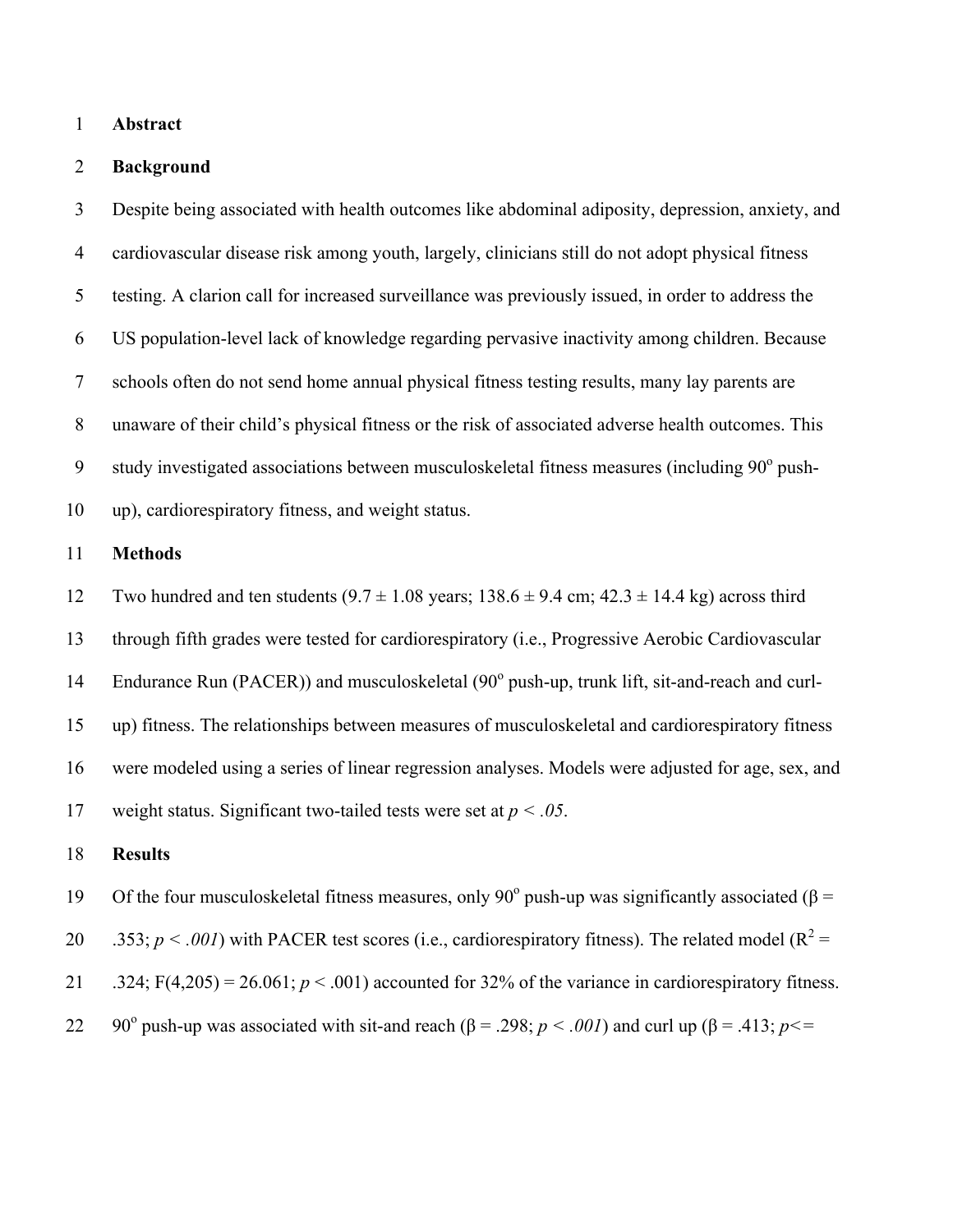| $\mathbf{1}$   | .001) test scores. When individually modeled, 90° push-up ( $\beta$ = -.461; $p < .001$ ) and PACER ( $\beta$ |
|----------------|---------------------------------------------------------------------------------------------------------------|
| $\overline{2}$ | $=$ -.436; $p < .001$ ) were inversely associated with weight status.                                         |
| $\mathfrak{Z}$ | <b>Conclusions</b>                                                                                            |
| $\overline{4}$ | The 90° push-up test (a measure of upper body muscle strength and endurance) was associated                   |
| 5              | with cardiorespiratory fitness, anterior trunk muscle strength and endurance, and lower back and              |
| 6              | posterior thigh muscle flexibility in youth aged 8-12 years old. Although the current findings do             |
| $\tau$         | not establish a causal relationship, it is concluded that the 90° push-up test is a tractable tool for        |
| $\, 8$         | physical fitness surveillance by clinicians, parents, and possibly youth themselves.                          |
| 9              |                                                                                                               |
| 10             |                                                                                                               |
| 11             |                                                                                                               |
| 12             |                                                                                                               |
| 13             |                                                                                                               |
| 14             |                                                                                                               |
| 15             |                                                                                                               |
| 16             |                                                                                                               |
| 17             |                                                                                                               |
| 18             |                                                                                                               |
| 19             |                                                                                                               |
| 20             |                                                                                                               |
| 21             |                                                                                                               |
| 22             |                                                                                                               |
| 23             | Keywords: Musculoskeletal fitness, cardiorespiratory fitness, physical fitness surveillance,                  |
| 24             | physical activity, overweight and obesity                                                                     |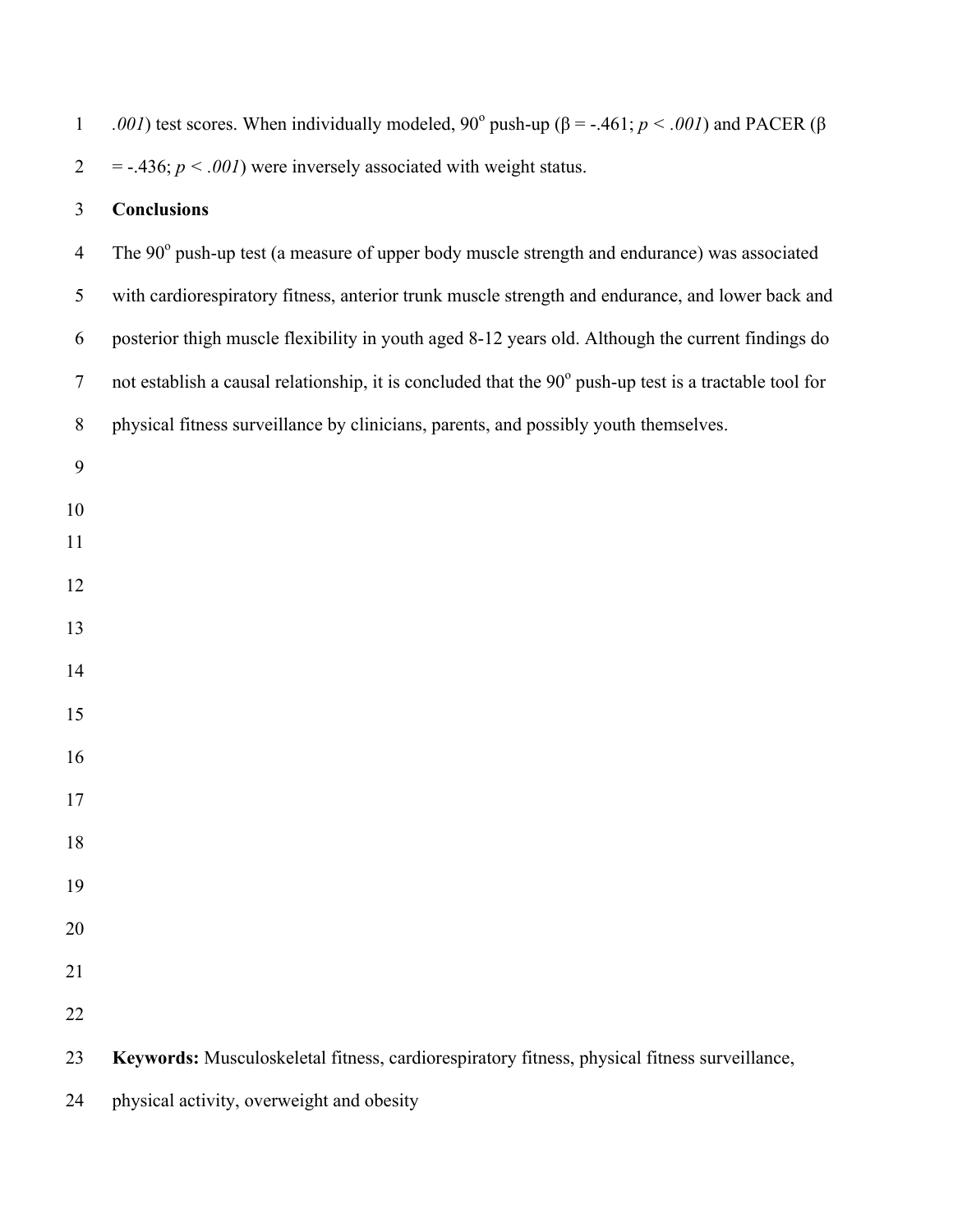## **Background**

 Cardiorespiratory fitness or endurance is the capacity to execute whole-body movements like running and jumping, which often involve large muscle groups, at a moderate to vigorous intensity for relatively sustained durations [1]. Cardiorespiratory fitness also impacts the ability to perform less vigorous tasks like negotiating stairs, performing household chores, and walking briskly [1]. Therefore, having adequate cardiorespiratory fitness allows individuals to perform these whole-body tasks without experiencing quick onset and debilitating or disruptive levels of fatigue [2]. The cardiorespiratory system (i.e., the heart, lungs, and blood vessels, including the blood that they carry) is critical to improving cardiorespiratory fitness. While skeletal muscle can undergo physiological adaptations that can optimize its capacity to utilize oxygen (i.e., aerobic metabolism), mechanistically, the cardiorespiratory system has to effectively transport oxygen to active skeletal muscles where it is metabolized [2]. This underscores the inter-dependency between the musculoskeletal and cardiorespiratory systems.

 Musculoskeletal and cardiorespiratory fitness have been linked with a number of health outcomes, including whole body and abdominal adiposity, depression, anxiety, self-esteem and cardiovascular disease risk, in youth [3]. Changes in cardiorespiratory fitness and muscular strength accounted for 15% of the variance in pre-and adolescent's adiposity and abdominal adiposity across five years [4]. Lower musculoskeletal fitness was associated with unhealthy body mass index (BMI) and poorer health outcomes in children [3, 5]. We previously reported pervasive low musculoskeletal fitness scores in a predominantly Latino sample of school children in Corpus Christi, Texas [6]. Obesity was 32% prevalent in the same sample. The inverse association between cardiorespiratory fitness and BMI is well documented [3, 5, 7-9]. Children with greater cardiorespiratory fitness and low fatness had increased odds of superior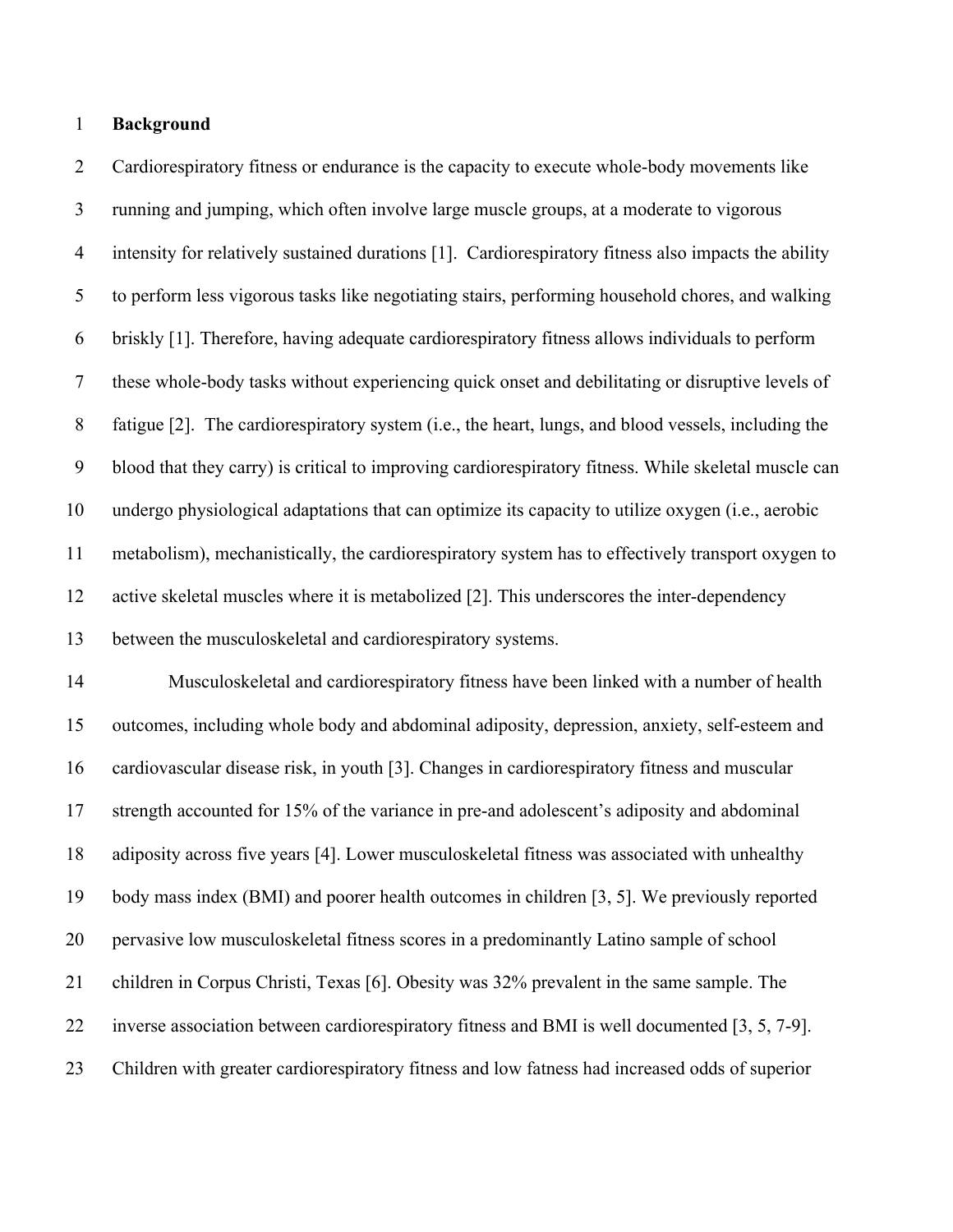academic achievement [10]. This finding persisted when children had high fatness but better 2 cardiorespiratory fitness and muscle strength, thereby leading the authors to conclude that both parameters moderated the adverse association between body fatness and academic achievement [10]. Although there is growing evidence to support the objective assessment of cardiorespiratory fitness as a vital sign in health care settings [11], clinicians still predominantly use patients' self-reports rather than objectively measured physical activity and cardiorespiratory fitness [12]. Unfortunately, these self-reports significantly overestimate physical activity and fitness [12]. Additionally, tests of cardiorespiratory fitness can be time consuming, space- prohibitive, and require specialized equipment. These barriers may account for their continued lack of adoption in clinical settings [12].

 Disparities in physical activity, obesity, and type 2 diabetes exist among Latino youth. Hispanic children are more affected by overweight and obesity [13] and up to 50% of Latino children are projected to develop type 2 diabetes in their lifetime [14]. Hispanic-American children were less active at home and during recess at school than non-Hispanic White-American peers [15-18]. Physical Activity Guidelines for Americans recommends at least 60 daily minutes of moderate-to-vigorous physical activity for children and adolescents aged 6-17 years [19]. Although the level of physical activity necessary to maintain a healthy weight or decrease excess body weight will expectedly vary between individuals, physical activity is thought to prevent weight gain when done at moderate- or vigorous-intensity and is aerobic in nature [19, 20]. Despite many efforts to minimize sedentary behavior, there remains a lack of awareness amongst parents regarding the gravity and degree to which many children in the US are inactive [21]. Considering the positive associations between cardiorespiratory and musculoskeletal fitness and sustained physical activity engagement [21], it is critical that youth can engage in sustained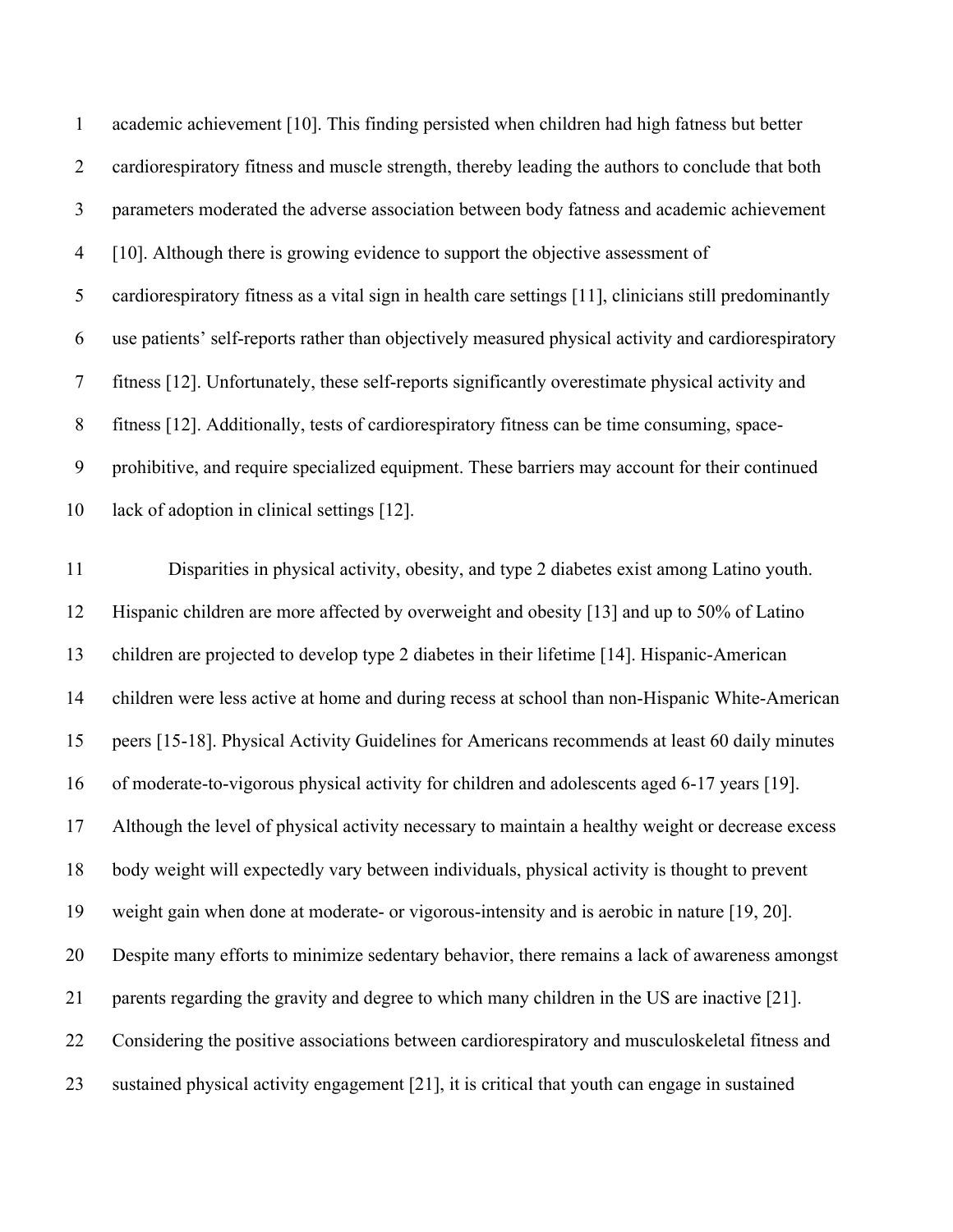physical activity without experiencing disruptions owing to quick onset fatigue. Importantly, it is imperative that parents, clinicians, and youth themselves and have a simplistic proxy surveillance mechanism to evaluate their current physical fitness and risk of adverse cardiometabolic outcomes.

5 FitnessGram<sup>®</sup> testing is widely used to evaluate children's health-related fitness [22]. Specifically, it assesses cardiorespiratory fitness using the Progressive Aerobic Cardiovascular 7 Endurance Run (PACER) and musculoskeletal fitness using the  $90^\circ$  push-up, trunk lift, and curl- up tests [23]. While trunk lift test had the highest pass rate, push-up and curl-up tests had the lowest pass rates among school-aged Portuguese children [24]. It is unclear whether these measures have varied associations with cardiorespiratory fitness. When schools adopt it, 11 FitnessGram<sup>®</sup> testing is typically performed once a year, and some schools do not perform it all 12 in certain years. When performed, FitnessGram<sup>®</sup> testing results are often not sent home to parents. Consequently, many lay parents likely have no insight into the fitness level of their child. This is consistent with the fact that there is a pervasive lack of knowledge on the degree of inactivity among children and youth in the US [21]. In fact, a clarion call was recently issued regarding the need for cardiorespiratory fitness surveillance among youth in the US as a means to help facilitate risk classification, monitor health status changes, and inform recommendations 18 for lifestyle changes by clinicians [21, 25]. Of four measures ( $90^\circ$  push-up, curl-up, trunk lift, sit-19 and-reach) of musculoskeletal fitness (i.e., muscle strength, endurance, and flexibility, the  $90^{\circ}$  push-up test was most consistently discriminatory of being obese relative to having a healthy weight across all the elementary grades tested [6]. Push-up was recently found to be associated with cardiovascular events in active adult men [12].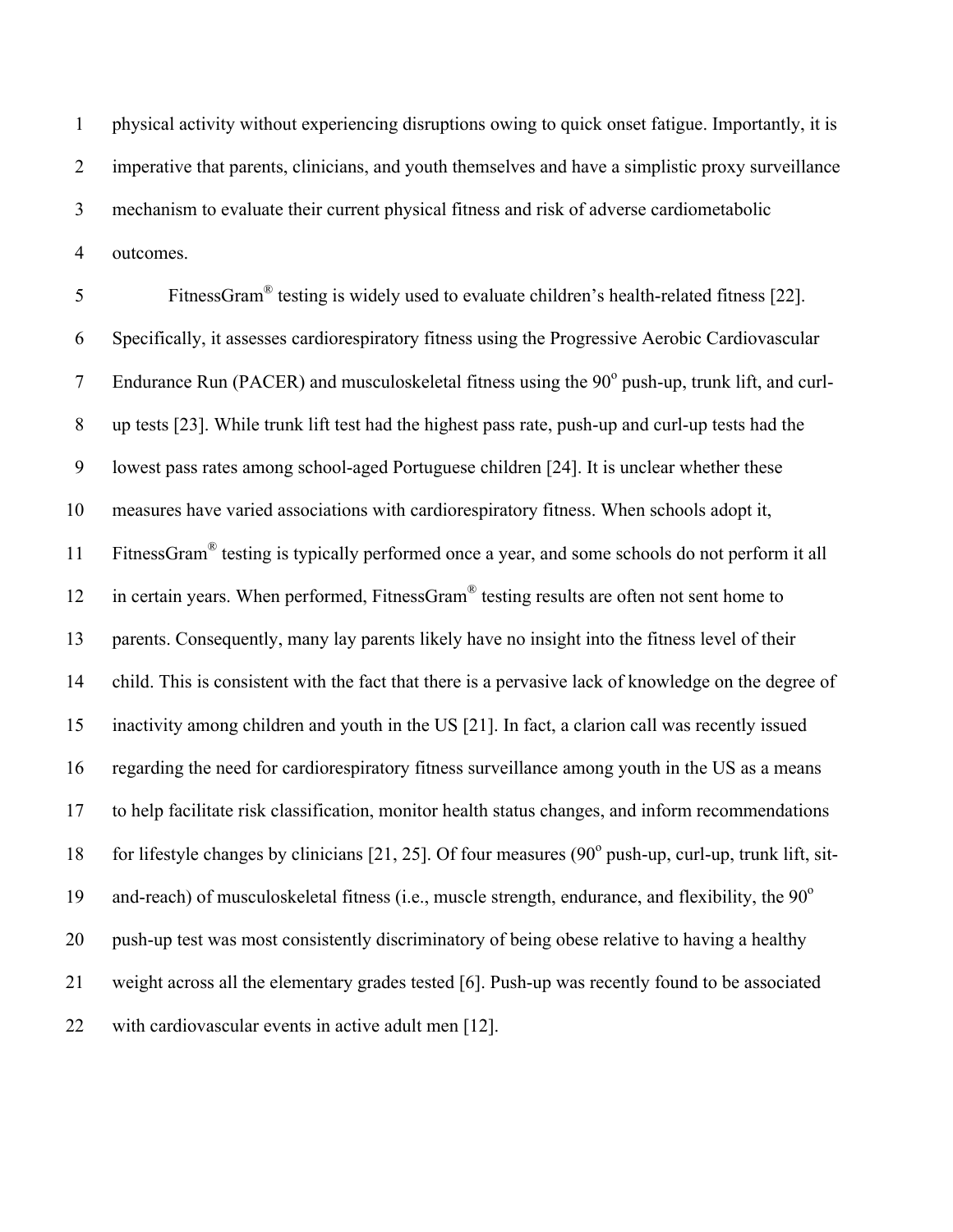| $\mathbf{1}$   | To our knowledge, no study has investigated the 90° push-up test as a potential surrogate            |
|----------------|------------------------------------------------------------------------------------------------------|
| $\overline{2}$ | measure by examining its relationship with cardiorespiratory and other measures of                   |
| 3              | musculoskeletal fitness in youth. Findings could help make the case for 90° push-up as a             |
| $\overline{4}$ | valuable proxy that clinicians (particularly in pediatric settings) and parents can administer (at   |
| 5              | home), in order to surveil physical fitness and potential risk of adverse health outcomes related to |
| 6              | inadequate physical activity among youth. Therefore, this research aimed to establish the            |
| $\overline{7}$ | associations between measures of musculoskeletal fitness (including 90° push-up),                    |
| $8\,$          | cardiorespiratory fitness, and weight status while adjusting for age, sex, and weight status in a    |
| 9              | sample of predominantly Latino youth.                                                                |
| 10             | It was hypothesized that the 90° push-up test (of four musculoskeletal fitness measures)             |
| 11             | will be most strongly associated with cardiorespiratory fitness. 90° push-up will also be            |
| 12             | associated with other measures of musculoskeletal fitness and weight status.                         |
| 13             |                                                                                                      |
| 14             | <b>Methods</b>                                                                                       |
| 15             | Participants                                                                                         |
| 16             | The data was from a larger cross sectional sample of 492 elementary school youth in Corpus           |
| 17             | Christi, Texas, and previously described by T Ajisafe, T Garcia and H Fanchiang [6]. There           |
| 18             | sample was 84.3% Latino, 7% African American, 6.7% White. Ninety three percent of the                |
| 19             | student population is listed as economically disadvantaged. This study is a post hoc subgroup        |
| 20             | analyses of 253 students who met the eligibility criteria from the larger cross-sectional sample,    |
| 21             | i.e., students had to be in third through fifth grades as these were the only ones who participated  |
|                |                                                                                                      |

in the PACER tests. Students were excluded from further analyses, if they were missing any data

at all. PACER test scores accounted for most (86%) of the missing data fields. Therefore, 16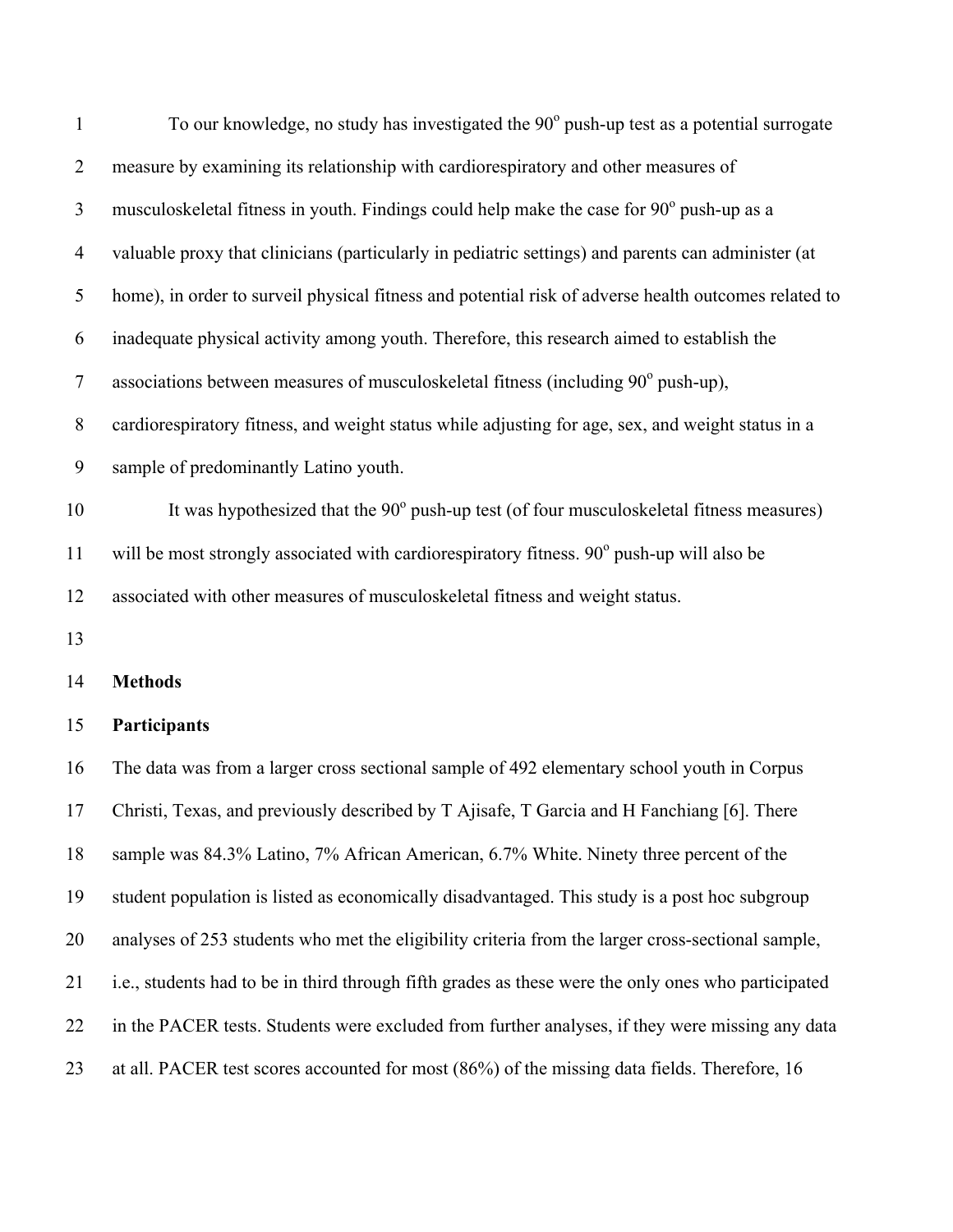students were excluded from further analysis due to missing data. Additionally, six students were excluded, because the they were underweight. This underweight count was considered too 3 diminutive to be included in the analyses. There were 210 participants (9.7  $\pm$  1.08 years; 138.6  $\pm$ 4 9.4 cm;  $42.3 \pm 14.4$  kg). There were 116 males. A detailed list of anthropometrics (classified by weight status) is provided in Table 1. Texas A&M University-Corpus Christi Institutional Review Board approved this study (IRB # 122-17).

## **Procedures**

9 Protocols and equipment for the trunk lift,  $90^{\circ}$  push-up, curl-up, and the back saver sit and reach tests were described elsewhere [26]. These tests and the PACER were administered by the same resident physical education specialist at the school. The physical education specialist previously underwent ad hoc training and had administered FitnessGram® testing for several years in consistence with the Texas state mandate (Senate Bill 530) requiring yearly health-related fitness testing of school children. The original aim of the mandate was to track overweight and obesity and pre-disposition to chronic diseases like type 2 diabetes;

## **[Insert Table 1]**

#### **Data Analysis**

Participants with any missing data were excluded: one data set was excluded in kindergarten.

Height and weight data were converted from inches and pounds to meters and kilograms,

respectively. BMI was computed as the quotient of weight (kg) and the square of height (m).

These scores were standardized as z-scores and used to determine respective percentiles for age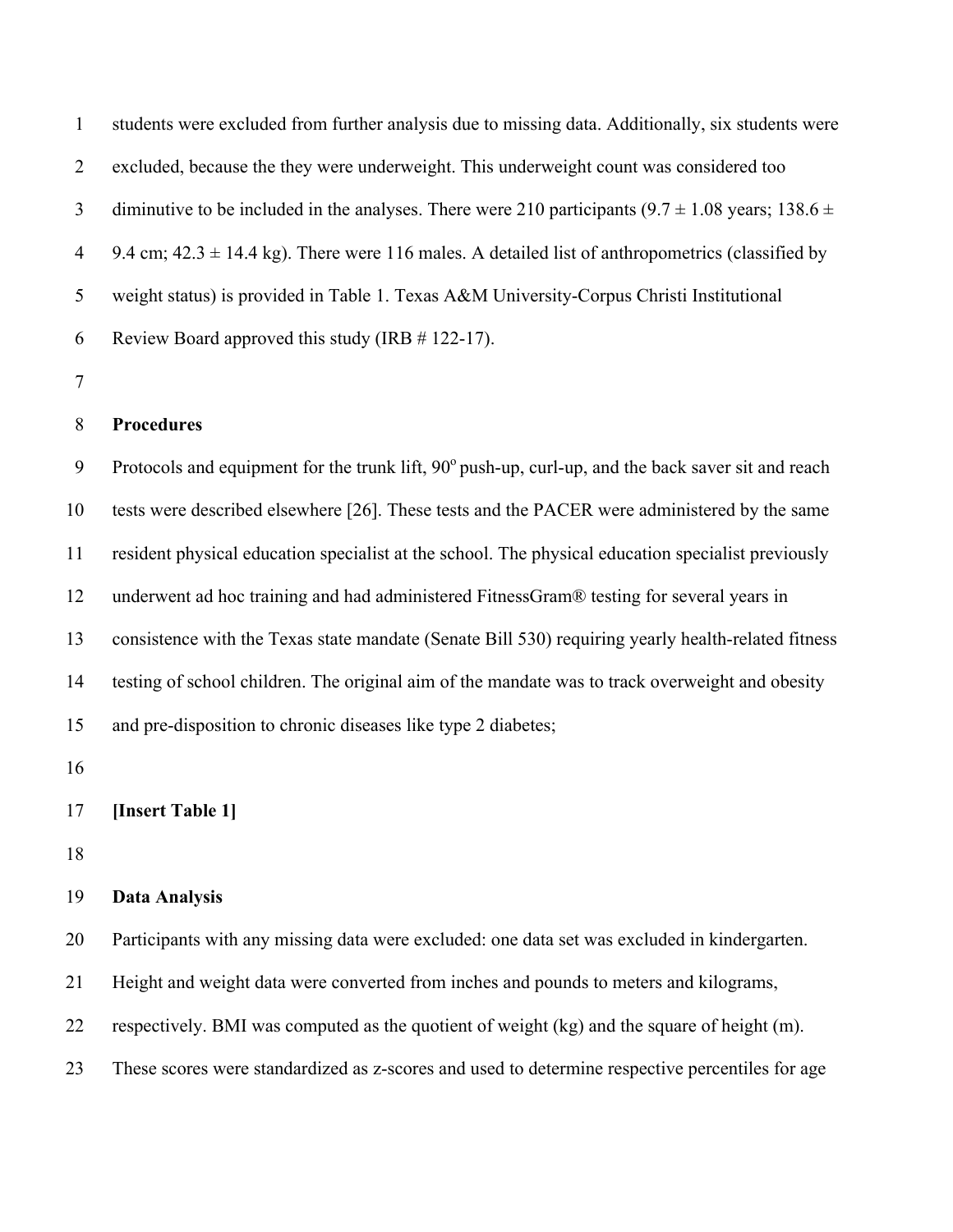| 1              | and sex according to the Centers for Disease Control and Prevention (CDC) growth charts [27].                |
|----------------|--------------------------------------------------------------------------------------------------------------|
| $\overline{2}$ | Underweight, healthy weight, overweight, and obesity were defined as $BMI < 5$ th percentile, 5th            |
| $\overline{3}$ | $\le$ BMI < 85th percentile, 85th $\le$ BMI < 95th percentiles, and BMI $\ge$ 95th percentile, respectively  |
| $\overline{4}$ | [27, 28]. Obesity was further delineated as class $1 (95th \le BMI \le 120\%$ of the 95th percentile),       |
| 5              | class 2 (120% of the 95th percentile $\leq$ BMI $\leq$ 140% of the 95th percentile), and class 3 (BMI $\geq$ |
| 6              | 140% of the 95th percentile or BMI $\geq$ 40.0 kgm <sup>-2</sup> ). Given the unequal distances between the  |
| $\tau$         | percentile-based classifications, the weight classes were treated as categorical data: healthy               |
| 8              | weight was coded as "1," overweight was coded as "2," and obesity was coded as "3."                          |
| 9              | Musculoskeletal fitness, <i>i.e.</i> , measures of muscle strength, endurance, and flexibility, were         |
| 10             | assessed by the school's trained resident physical education specialist. Scores on trunk lift and            |
| 11             | the back saver sit and reach tests were measured in inches, while push-up and curl-up were                   |
| 12             | simply the number or repetitions completed.                                                                  |

#### **Statistical Analysis**

 Data was explored for normality using the Kolmogorov-Smirnov test. Data were explored for outliers using box plots. Variance Inflation Factors were computed and examined to detect any instances of multicollinearity. Pearson and Spearman correlations were used to examine bivariate correlations between measures of cardiorespiratory and musculoskeletal fitness, and age, sex and weight status. The relationships between measures of musculoskeletal and cardiorespiratory fitness were modeled using a series of linear regression analyses. Sex was dummy-coded prior to entering it to the regression models. The magnitudes of the respective associations (represented as standardized beta coefficients) and the corresponding 95% confidence intervals (CIs) are presented in the results section. Multiple models that were unadjusted and adjusted for age, sex,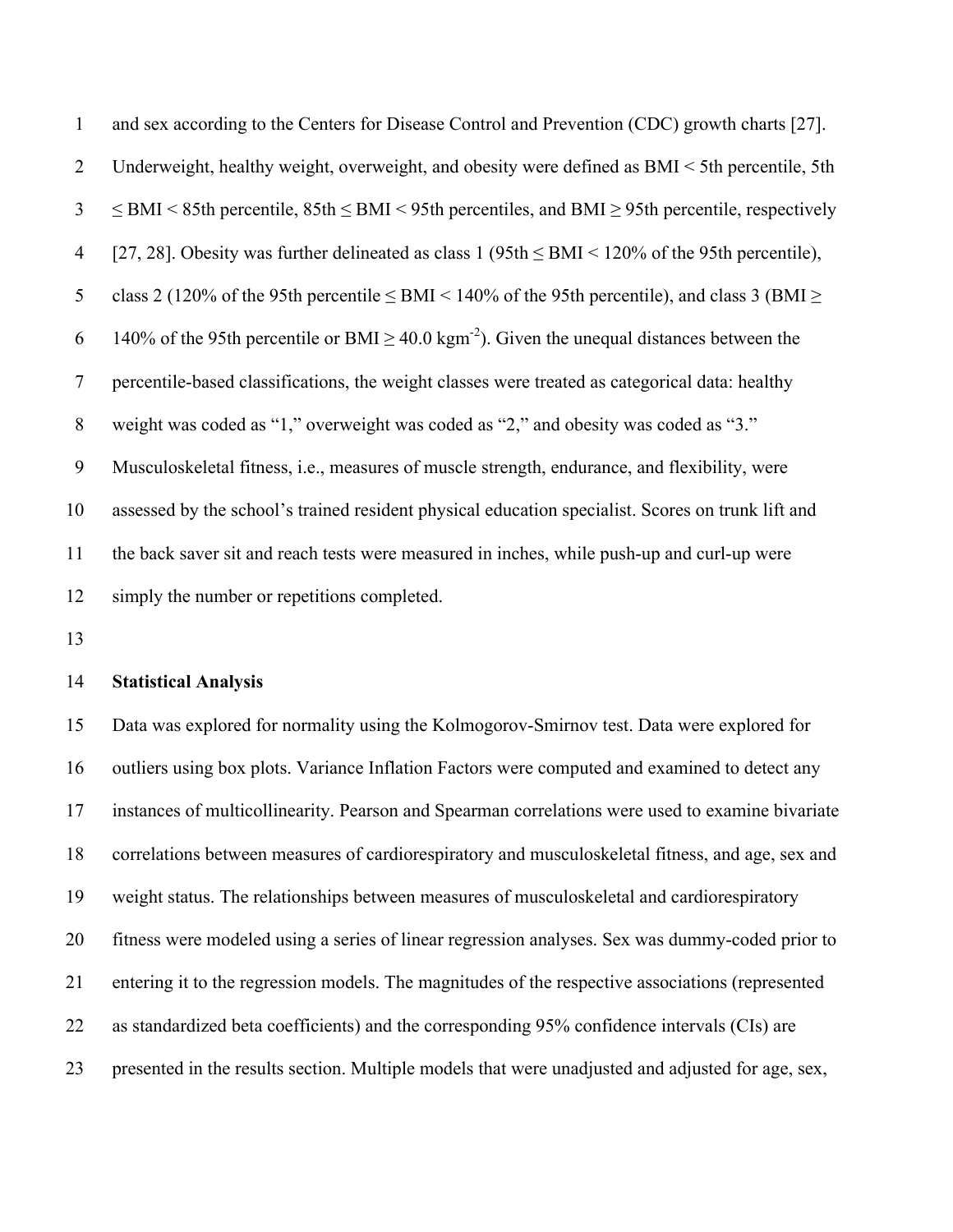| $\mathbf{1}$ | and weight status were explored. Assumptions for linear regression models were verified.                                         |
|--------------|----------------------------------------------------------------------------------------------------------------------------------|
| 2            | Significant two-tailed tests were set at 5% (i.e., $p < .05$ ).                                                                  |
| 3            |                                                                                                                                  |
| 4            | <b>Results</b>                                                                                                                   |
| 5            | Musculoskeletal and cardiorespiratory fitness test scores                                                                        |
| 6            | Mean (SD) musculoskeletal and cardiorespiratory fitness test scores are presented in Figure 1.                                   |
| 7            | Additionally, raw BMI scores are shown (Figure 1).                                                                               |
| 8            |                                                                                                                                  |
| 9            | [Insert Figure 1]                                                                                                                |
| 10           |                                                                                                                                  |
| 11           | Associations between musculoskeletal fitness and cardiorespiratory fitness                                                       |
| 12           | Bivariate correlations between measures of musculoskeletal and cardiorespiratory fitness, age,                                   |
| 13           | sex, and weight status are presented in Table 2.                                                                                 |
| 14           |                                                                                                                                  |
| 15           | [Insert Table 2]                                                                                                                 |
| 16           |                                                                                                                                  |
| 17           | Associations between musculoskeletal and cardiorespiratory fitness measures                                                      |
| 18           | An unadjusted model ( $R^2$ = .282; F(4,205) = 21.494, p < .001) that included trunk lift ( $\beta$ = -.064;                     |
| 19           | $p = .296$ , 90° push-up ( $\beta = .451$ ; $p < .001$ ), curl-up ( $\beta = .139$ ; $p = .039$ ), and sit-and-reach ( $\beta =$ |
| 20           | .029; $p = .647$ ) accounted for 28% of the variance in cardiorespiratory fitness. A second                                      |
| 21           | unadjusted model ( $R^2$ = .275; F(1,208) = 80.105; $p < .001$ ) that only included 90° push-up ( $\beta$ =                      |
| 22           | .527; $p < .001$ ) equally accounted for 28% of the variance in cardiorespiratory fitness (Table 3a).                            |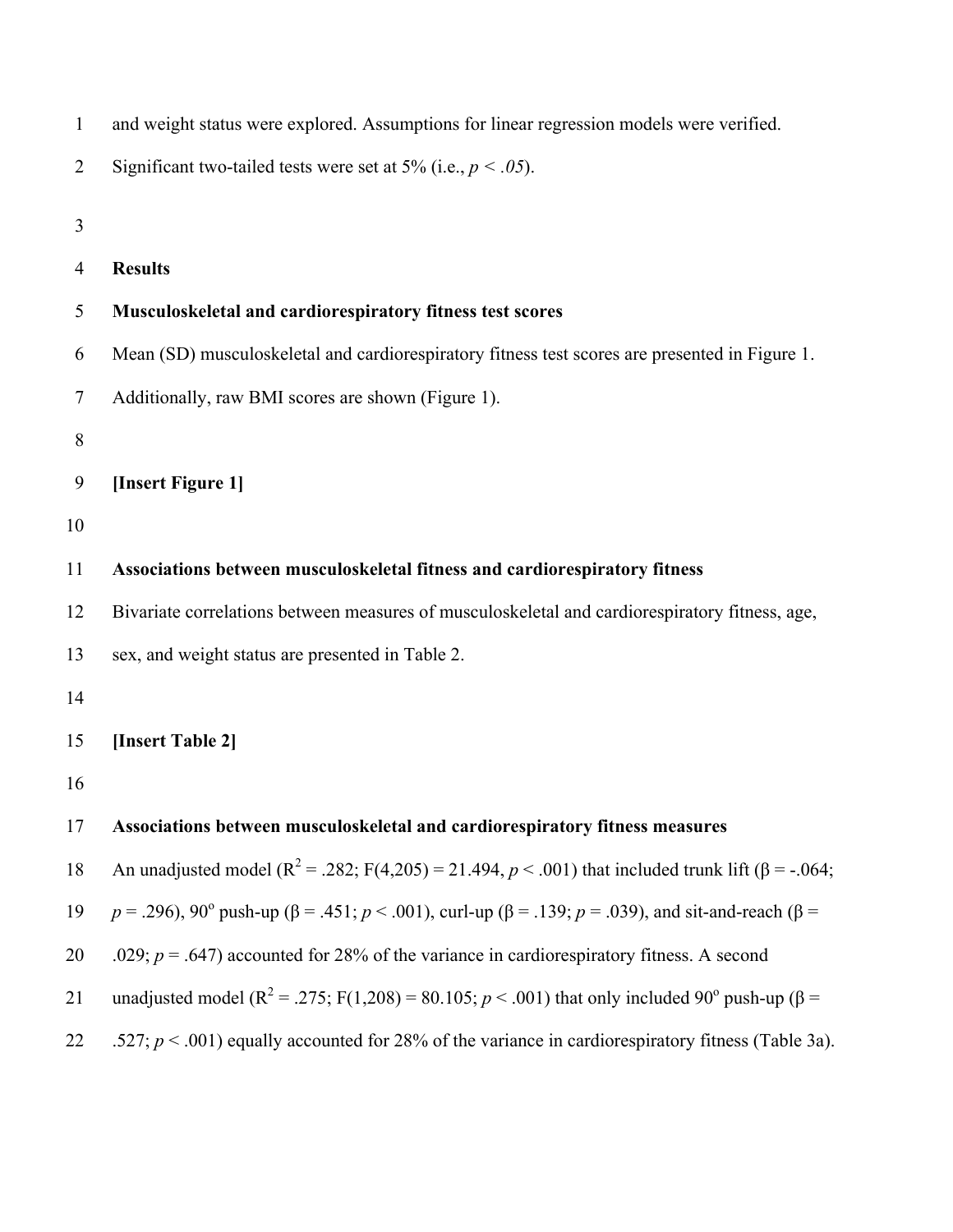When adjusted for age, sex, and weight status, a model  $(R^2 = .322; F(7,202) = 15.192, p < .001)$ that included trunk lift ( $\beta$  = -.025; *p* = .680), 90<sup>o</sup> push-up ( $\beta$  = .353; *p* < .001), curl-up ( $\beta$  = .094; 3 *p* = .169), and sit-and-reach ( $\beta$  = .043; *p* = .513) accounted for 32% of the variance in 4 cardiorespiratory fitness (Table 3b). A second adjusted model  $(R^2 = .324; F(4,205) = 26.061; p <$ .001) that only included 90<sup>°</sup> push-up (β = .405; *p* < .001) equally accounted for 32% of the 6 variance in cardiorespiratory fitness (Table 3b). 7 8 **[Insert Table 3 (a-b)]** 9 10 **Associations between measures of musculoskeletal fitness**  An unadjusted model ( $R^2 = .054$ ; F(3,206) = 4.957, *p* = .002) that included 90<sup>°</sup> push-up ( $\beta$  = -12 .189; *p* = .017), curl-up (β = .141; *p* = .065), and sit-and-reach (β = .221; *p* = .002) accounted for 13 5% of the variance in trunk lift scores (Table 4a). When adjusted for age, sex, and weight status, 14 a model (R<sup>2</sup> = .111; F(6,203) = 5.328, *p* < .001) that included 90<sup>°</sup> push-up (β = -.057; *p* = .497), 15 curl-up (β = .109; *p* = .162), and sit-and-reach (β = .213; *p* = .004) accounted for 11% of the 16 variance in trunk lift scores (Table 4b). 17 18 **[Insert Table 4 (a-b)]** 19 An unadjusted model ( $R^2 = .269$ ; F(3,206) = 26.602, *p* < .001) that included trunk lift (β 21 = -.146;  $p = .017$ ), curl-up ( $\beta = .428$ ;  $p < .001$ ), and sit-and-reach ( $\beta = .242$ ;  $p < .001$ ) accounted 22 for 27% of the variance in  $90^{\circ}$  push-up scores (Table 5a). When adjusted for age, sex, and weight 23 status, a model (R<sup>2</sup> = .382; F(6,203) = 22.529, *p* < .001) that included trunk lift (β = -.040; *p* =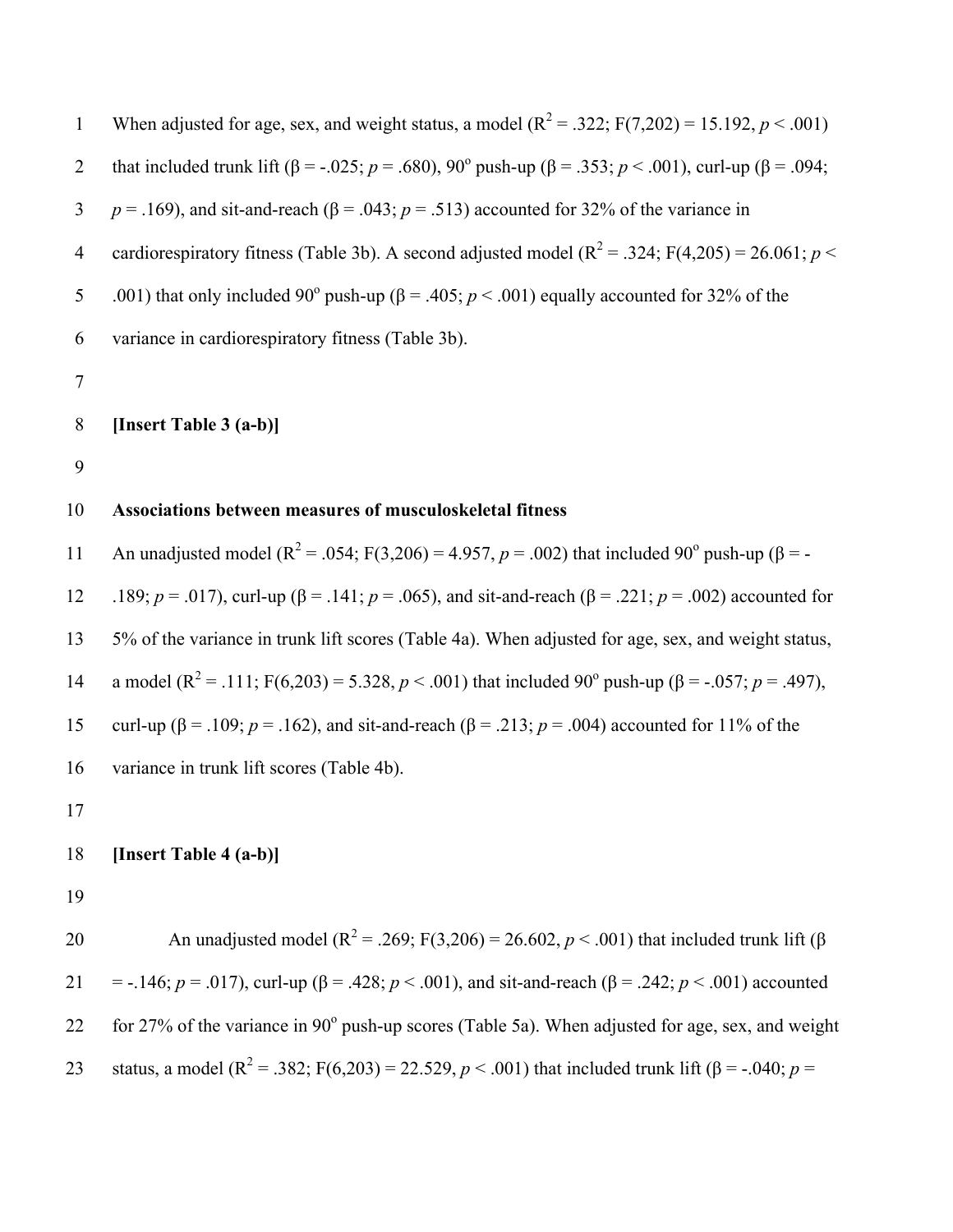1 .497), curl-up (β = .353; *p* < .001), and sit-and-reach (β = .241; *p* < .001) accounted for 38% of 2 the variance in  $90^{\circ}$  push-up scores (Table 5b). 3 4 **[Insert Table 5 (a-b)]** An unadjusted model ( $R^2 = .220$ ; F(3,206) = 20.679, *p* < .001) that included trunk lift (β 6 = .116;  $p = .065$ ),  $90^{\circ}$  push-up ( $\beta = .456$ ;  $p < .001$ ), and sit-and-reach ( $\beta = .043$ ;  $p = .511$ ) 7 accounted for 22% of the variance in curl-up test scores (Table 6a). When adjusted for age, sex, and weight status, a model ( $R^2 = 0.277$ ; F(6,203) = 14.364, *p* = .000) that included trunk lift (β = 9 .088;  $p = .162$ ),  $90^{\circ}$  push-up ( $\beta = .413$ ;  $p = .000$ ), and sit-and-reach ( $\beta = .025$ ;  $p = .712$ ) 10 accounted for 28% of the variance in curl-up test scores (Table 6b). 11 12 **[Insert Table 6 (a-b)]** 13 An unadjusted model ( $R^2$  = .124; F(3,206) = 10.872, *p* < .001) that included trunk lift (β  $15 = 0.205$ ; *p* = .002), 90<sup>o</sup> push-up (β = .290; *p* < .001), and curl-up (β = .049; *p* = .511) accounted 16 for 12% of the variance in sit-and-reach test scores (Table 7a). When adjusted for age, sex, and 17 weight status, a model (R<sup>2</sup> = .235; F(6,203) = 11.691, *p* < .001) that included trunk lift (β = .183; 18 *p* = .004), 90<sup>o</sup> push-up (β = .298; *p* < .001), and curl-up (β = .027; *p* = .712) accounted for 24% 19 of the variance in sit-and-reach test scores (Table 7b). 20 21 **[Insert Table 7 (a-b)]**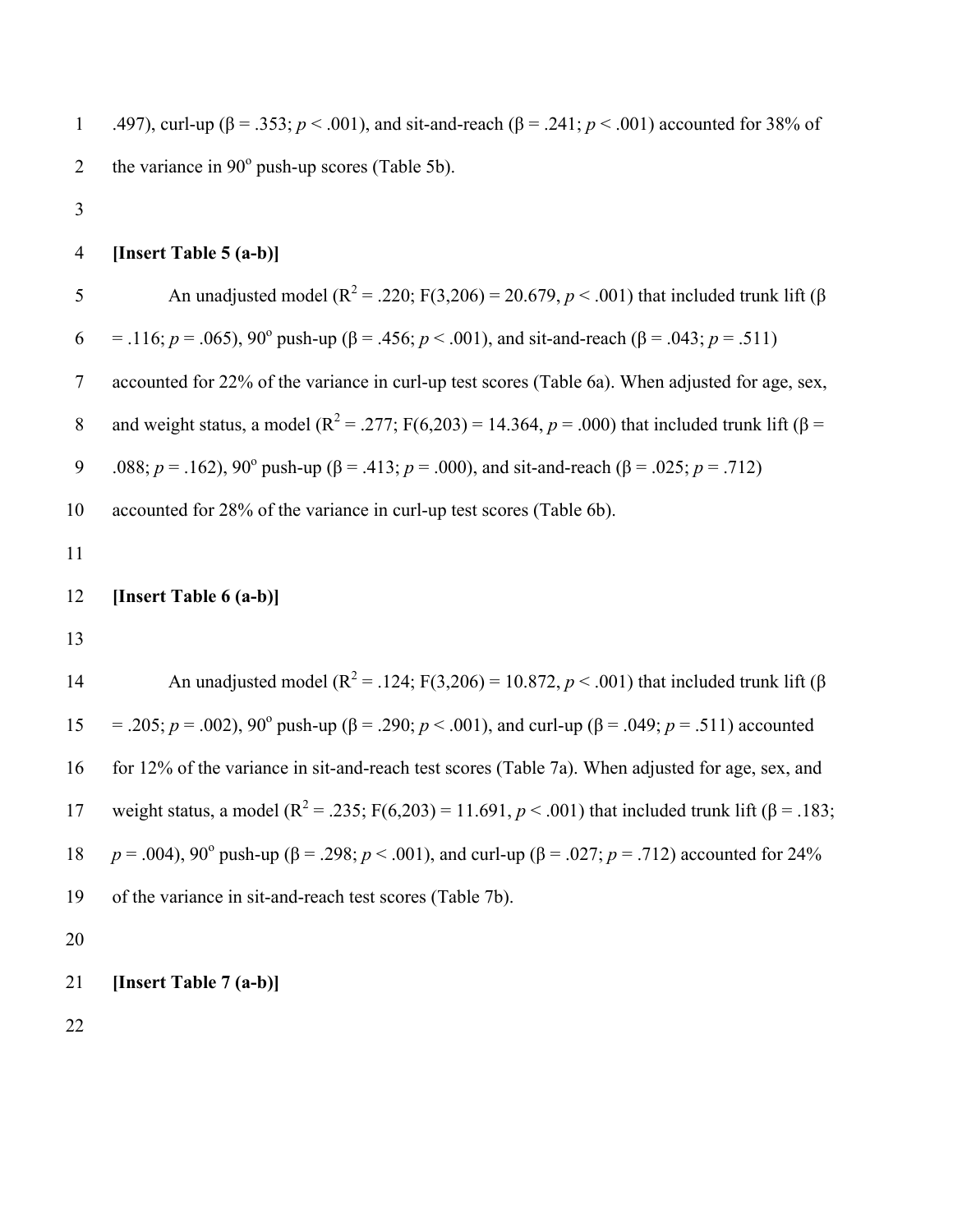# 1 **Association between musculoskeletal and cardiorespiratory fitness measures and weight**

# 2 **status**

A model adjusted for age and sex  $(R^2 = .272; F(7,202) = 12.160, p < .001)$  that included trunk lift 4 (β = .181;  $p = .004$ ),  $90^{\circ}$  push-up (β = -.255;  $p = .001$ ), and PACER (β = -.240;  $p = .001$ ) test 5 scores as statistically significant contributors accounted for 27% of the variance in weight status 6 (Table 8). A second age- and sex-adjusted model  $(R^2 = .245; F(6,203) = 12.319, p < .001)$  with 7 90<sup>o</sup> push-up (β = -.274; *p* = .001), and PACER (β = -.256; *p* < .001) test scores as statistically 8 significant contributors accounted for 25% of the variance in weight status (Table 8). A third 9 age- and sex-adjusted model (R<sup>2</sup> = .198; F(3,206) = 18.184, *p* < .001) with only 90<sup>°</sup> push-up (β = 10 -.461; *p* < .001) test scores as the statistically significant contributor accounted for 20% of the 11 variance in weight status (Table 8). A fourth model adjusted for age and sex  $(R^2 = .174; F(3,206))$ 12 = 15.713,  $p < .001$ ) with only PACER ( $\beta$  = -.436;  $p < .001$ ) test scores as the statistically 13 significant contributor accounted for 17% of the variance in weight status (Table 8). A fifth 14 model (R<sup>2</sup> = .021; F(3,206) = 2.502, *p* = .060) adjusted for age and sex with trunk lift (β = .188; 15  $p = .008$ ) as the lone musculoskeletal fitness measure was not statistically significant. 16

## 17 **[Insert Table 8]**

18

#### 19 **Discussion**

 This study primarily investigated the associations between measures of musculoskeletal fitness and cardiorespiratory fitness among youth aged 8-12 years. Of the measures of musculoskeletal 22 fitness, only  $90^{\circ}$  push-up was positively associated with cardiorespiratory fitness. Trunk lift, curl-up, and sit-and-reach were not significantly associated with cardiorespiratory fitness. The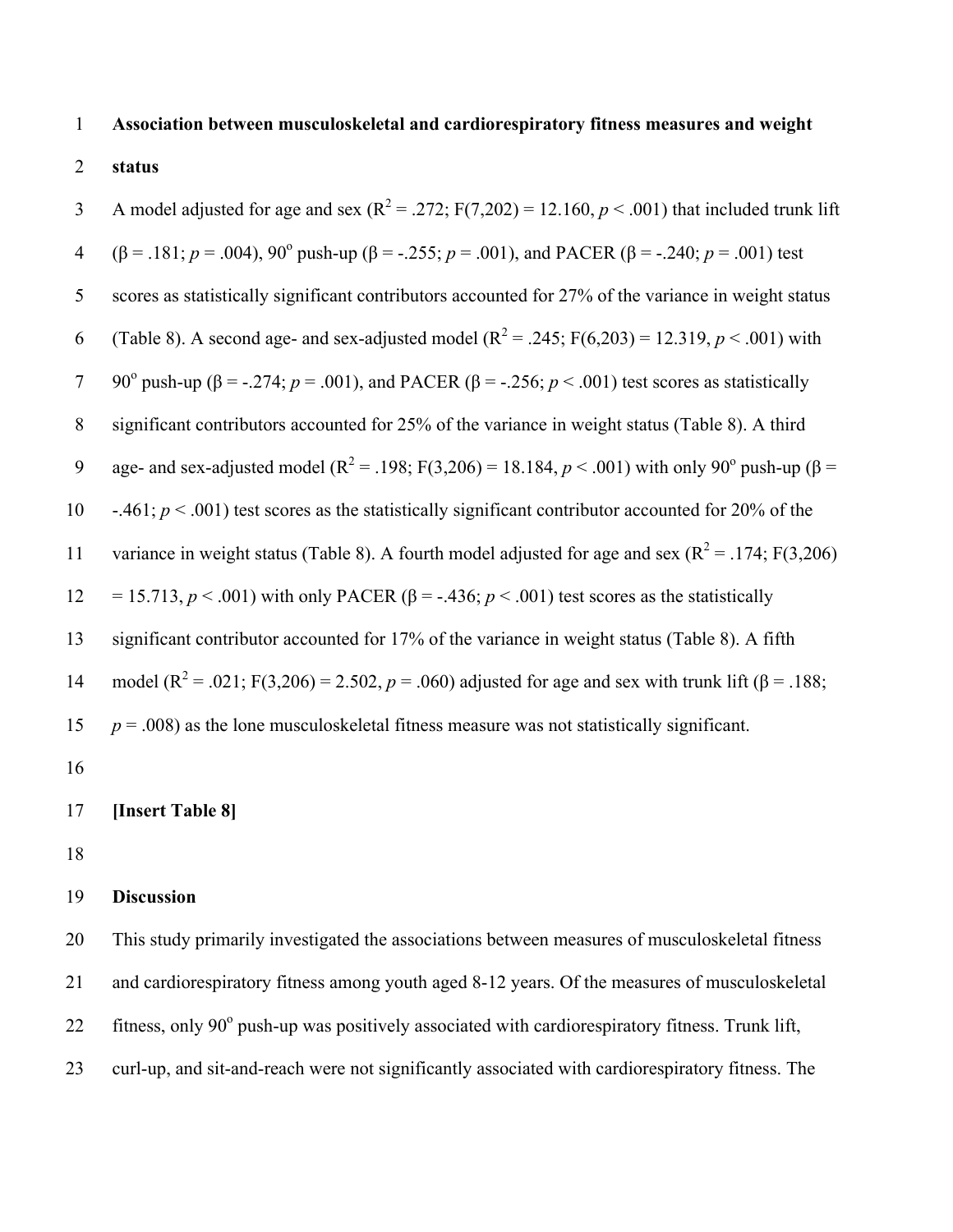current study also explored associations between individual measures of musculoskeletal fitness. After adjusting for age, sex, and weight status,  $90^{\circ}$  push-up was positively associated with curl- up and sit-and-reach, but not trunk lift scores. Trunk lift was only associated (positively) with sit-4 and-reach, and curl-up was only associated with  $90^\circ$  push-up. Sit-and-reach was positively 5 associated with trunk lift and  $90^\circ$  push-up scores.

6 As hypothesized,  $90^{\circ}$  push-up test was most strongly associated with cardiorespiratory fitness. In fact, it was the only musculoskeletal fitness measure that was associated with 8 cardiorespiratory fitness. Although  $90^\circ$  push-up test is often considered a test of upper body muscle strength and endurance, it engages both trunk and lower extremity muscles. These muscles (primarily trunk and lower extremity flexors and extensors) contract isometrically to help maintain the length of the body as a unitary lever during the downward and upward phases of its rotation about the axis of rotation at the toes. As such, the muscles involved in executing 13 the  $90^\circ$  push-up nearly span the whole body. Compared to trunk lift and curl-up,  $90^\circ$  push-up also relies on upper extremity muscles with comparatively smaller physiologic cross-sectional areas to perform positive and negative work during the respective phases of the whole-body lever 16 rotation. The implications of these factors may be such that the  $90^{\circ}$  push-up is more intense and aerobically demanding. Previously, trunk lift test had the highest pass rate, while push-up and curl-up tests had the lowest pass rates among school-aged children [24]. Considering that cardiorespiratory fitness is a function of the body's capacity to support skeletal muscle activity 20 during intense aerobic metabolism, its lone association with  $90^\circ$  push-up test scores makes logical sense.

 While no existing studies have specifically explored the association between push-up capacity and cardiometabolic outcomes in youth, J Yang, CA Christophi, A Farioli, DM Baur, S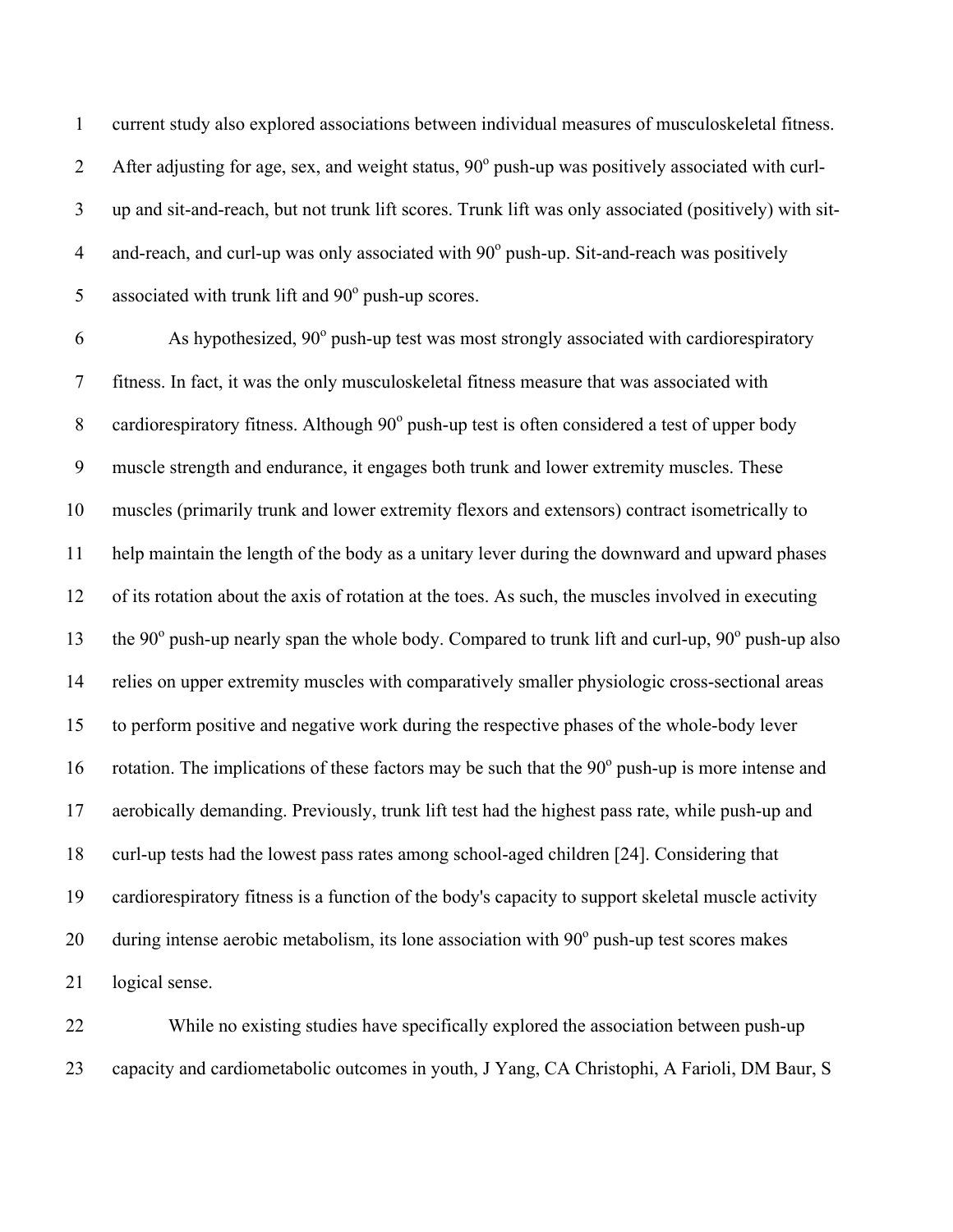Moffatt, TW Zollinger and SN Kales [12] recently found that push-up capacity was longitudinally associated with the incidence of cardiovascular events among active adult men. Consequently, they stressed the surveillance value, low-cost, and ease of adopting a push-up 4 capacity examination in clinical settings [12]. An age- and sex-adjusted model with only  $90^\circ$  push-up test scores (of other physical fitness measures) accounted for the most variance (i.e.,  $6-20\%$ ) in weight status. Previously,  $90^{\circ}$  push-up was most consistently discriminatory (compared to curl-up, trunk lift, and sit and reach tests) of being obese relative to having a healthy weight in children [6]. Pertinent to the current study, the odds of being obese as compared to having healthy weight decreased by 17% for every unit increase in push-ups performed by students in third through fifth grades [6]. Findings from this current study support a similar argument regarding empowering parents, clinicians, and youth themselves (if old enough to self-monitor) to assess their physical fitness. In the context home surveillance, this argument is further 13 strengthened by the fact that administering a  $90^{\circ}$  push-up test does not require ample space, time, training, or equipment other than a simple metronome, which is ubiquitous in the form of several free applications on mobile devices, including cell phones. Additionally, age-specific references 16 already exist, but new ones could certainly be explored. For example, FitnessGram<sup>®</sup> standards specify that girls aged 5-6 years, 7 years, 8 years, 9 years, and 10-11 years must perform 3-8, 4- 10, 5-13, 6-15, and 7-15 repetitions, respectively, in order to demonstrate a healthy level of 19 fitness (i.e., Healthy Fitness Zone) on the  $90^\circ$  push-up test. Boys aged 5-6 years, 7 years, 8 years, 9 years, 10 years, 11 years, and 12 years must perform 3-8, 4-10, 5-13, 6-15, 7-20, 8-20, and 10- 20 repetitions, respectively, in order to demonstrate a healthy level of fitness (i.e., Healthy 22 Fitness Zone) on the  $90^{\circ}$  push-up test [26]. These recommendations span up to age 17 years and older [29].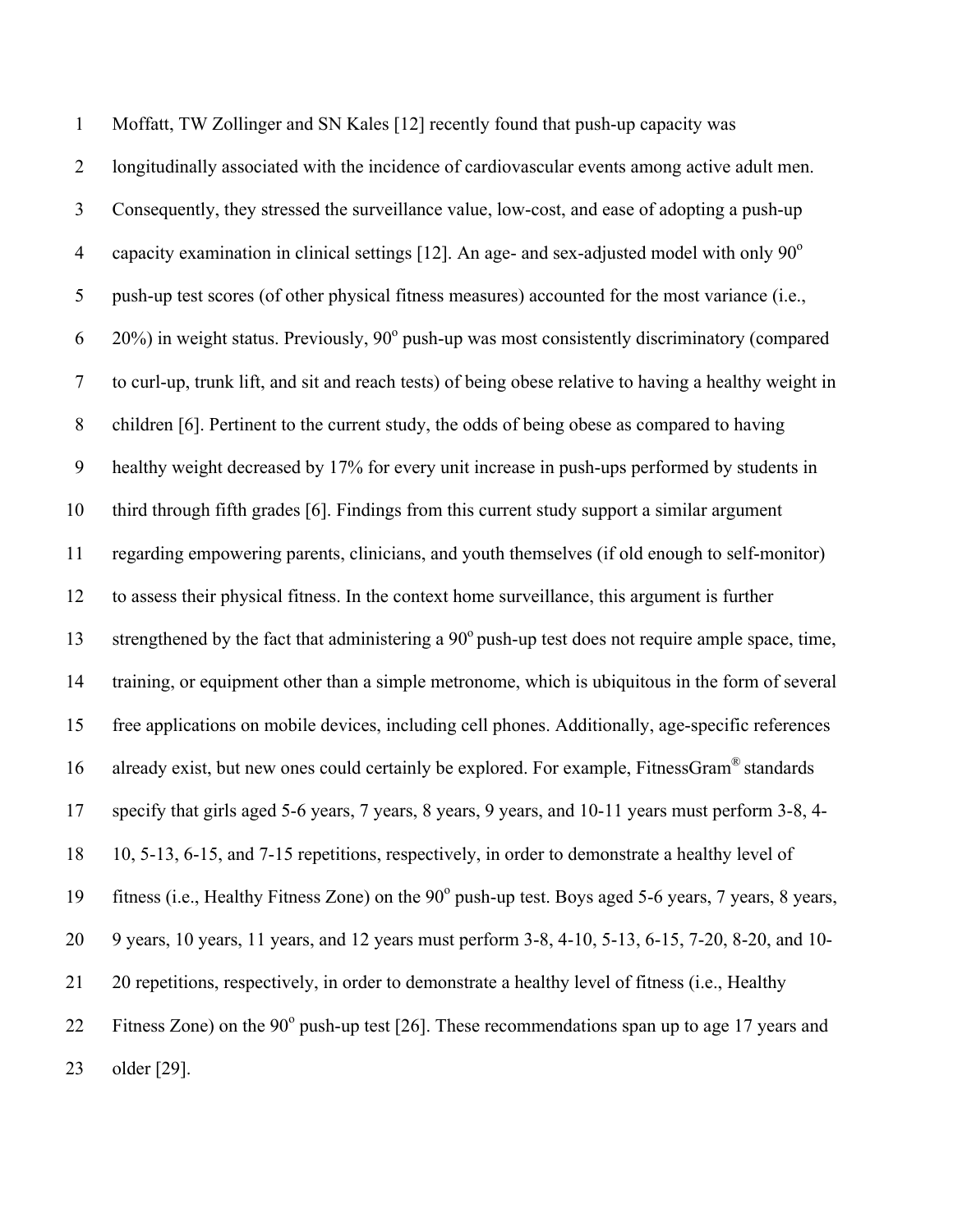Amongst the four measures of musculoskeletal fitness (i.e., muscle strength, endurance, 2 and flexibility), only the  $90^{\circ}$  push-up and back saver sit-and-reach tests were associated with two 3 other musculoskeletal measures. Specifically,  $90^{\circ}$  push-up was positively associated with curl-up and sit-and-reach, but not trunk lift scores; sit-and-reach was positively associated with trunk lift 5 and 90 $^{\circ}$  push-up scores, but not curl-up. As previously articulated, FitnessGram<sup>®</sup> testing results are often not sent home to parents, and there are years when some schools do not perform these tests at all. The resulting lack of awareness on the part of parents regarding their children's fitness and indirect implications for potential risk of adverse health outcomes may partly underlie parents' poor recognition of high inactivity levels among US youth [21]. Given its association with physical and mental health outcomes [3], there has been a call for regular cardiorespiratory fitness surveillance among youth in the US [21]. This call projected that issues like the current population-level decline in military readiness and the national security implications in the US may reach critical mass and drive national policy on mandatory cardiorespiratory fitness assessment. However, the authors conceded the difficulty of achieving the mobilization necessary to engender such policy change [21]. While it is unclear whether this would happen, the physical and mental health implications of poor fitness is one that likely resonates with most parents. It may be time to include parents in the surveillance conversation by empowering them with tractable tools to assess their child's physical fitness and potential risk of related health problems without the need for specialized equipment or extensive training and time. Based the 20 current associations, it is concluded that  $90^{\circ}$  push-up test could potentially serve as a proxy for musculoskeletal and cardiorespiratory fitness in the hands of parents, clinicians, and youth themselves.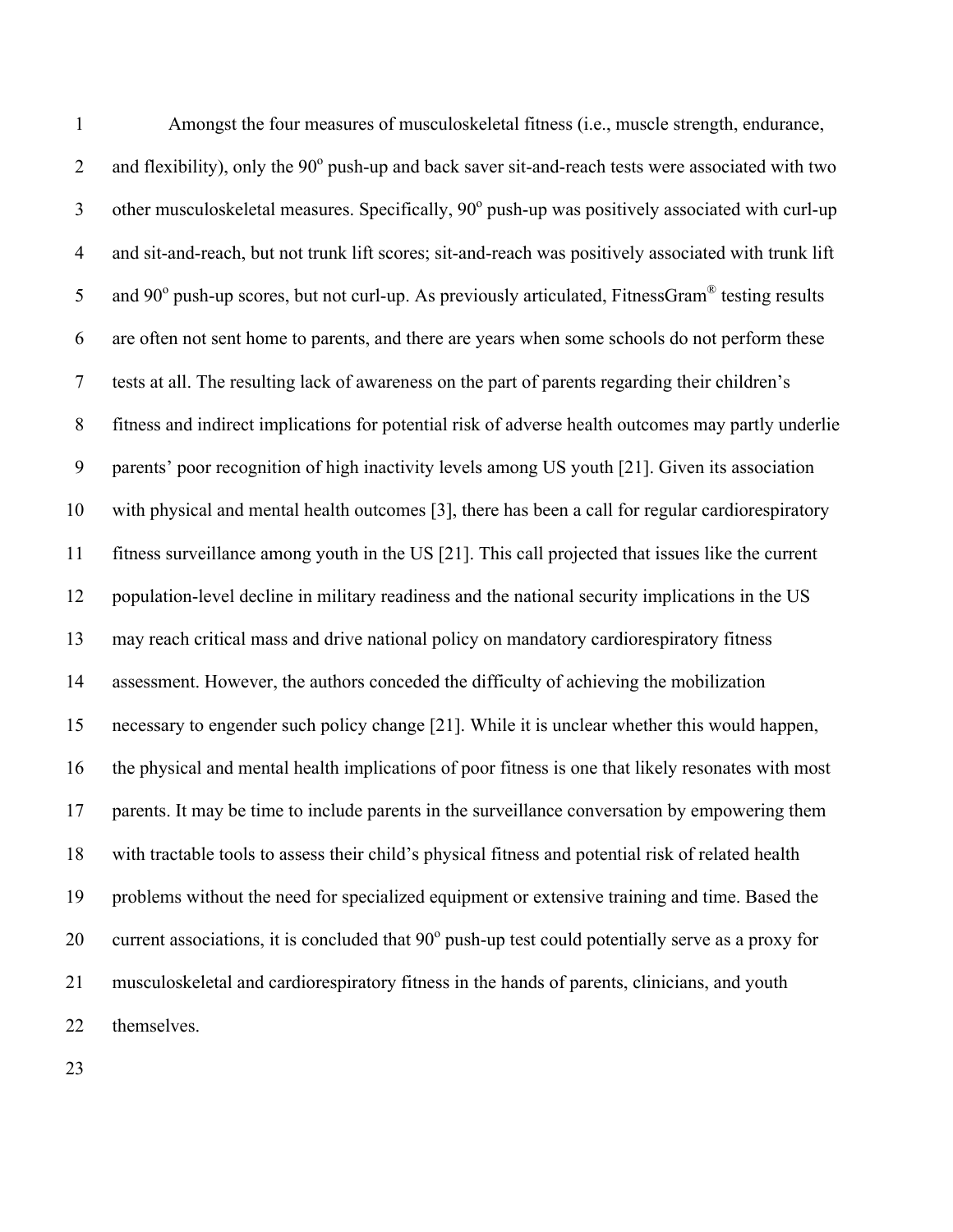# **Strengths and Weaknesses**

 The main strengths of the current study include the fact that all tests and anthropometric measurements were administered by the same trained resident physical education specialist at the school site. Therefore, interrater variability was not a factor. The physical education specialist had several years of experience administering FitnessGram® tests. All the analyzed data (i.e., anthropometric, cardiorespiratory, and musculoskeletal) was objectively acquired. The issues that are commonly associated with self-reports, including over-and under-estimation were likely moderated. The sample was predominantly Latino, thereby giving representation to a group of children and region (in South Texas) that are often underrepresented in research, yet faced with disparities (i.e., increased incidents) related to physical inactivity, obesity, and type 2 diabetes. This study has several limitations. The sample is from a single setting and the size was 12 relatively small; however, it exceeded the size indicated in a priori power analysis ( $\beta$  = 0.95) 13 involving seven tested predictors) for a medium effect size (i.e.,  $f^2 = 0.15$ ). The cross-sectional design of this study does not provide any longitudinal insight into whether the observed associations persist beyond the age groups within this study. Further, current findings may not approximate the nature of the relationships between cardiorespiratory and musculoskeletal fitness measures among youth who are older than 12 years. The associations described in this study are not indicative of causal relationships between the variables. The age range within the sample was narrow, so findings may not generalize to youth younger than eight and older than 20 12 years. The research does not yield a prediction equation between  $90^{\circ}$  push-up and PACER test 21 scores;  $90^{\circ}$  push-up test only accounted 32% of the variance in cardiorespiratory fitness measure when normalized for age, sex, and weight status. It is possible that some of the significant findings could be due to bias resulting from a lack of adjustment for multiple testing.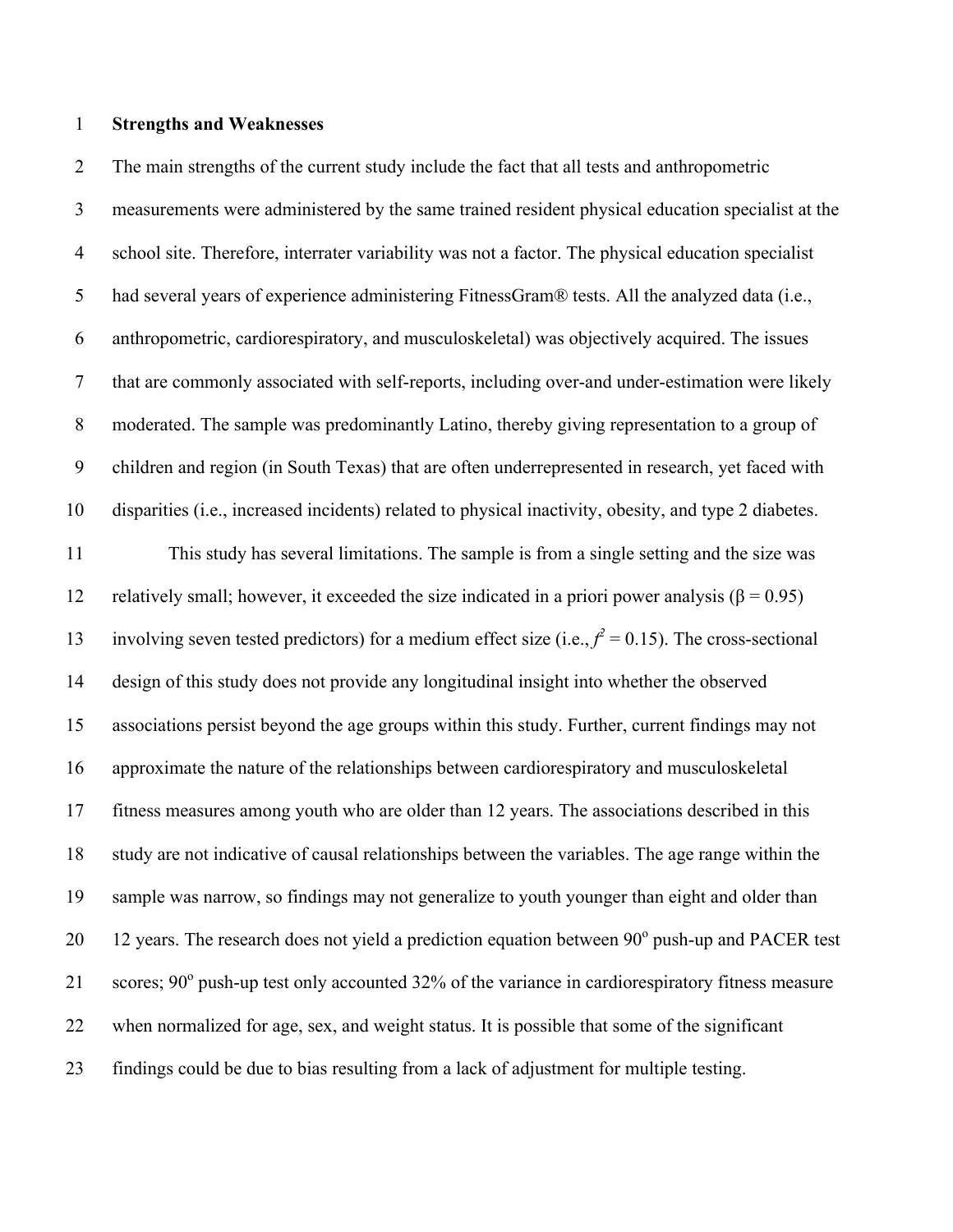# **Conclusions**

 The present findings suggest that  $90^{\circ}$  push-up performance is positively associated with cardiorespiratory fitness, anterior trunk muscle strength and endurance, hamstring and lower 5 back flexibility and inversely associated with weight status. Given these associations,  $90^{\circ}$  push- up test seems a plausible and simple unitary proxy to assess physical fitness among youth in a variety of settings without requiring ample space, time, or any cost. Considering previous links between musculoskeletal and cardiorespiratory fitness and outcomes related to physical and mental health, training parents to assess their child's current fitness using a unitary surrogate may will provide on demand insight without having to await yearly fitness assessment results that may never make it home from school. This is especially critical for families with low income who may be medically uninsured and never otherwise realize the incidence of poor physical fitness in their children. Further, rather than rely on self-reported physical activity, 14 clinicians are encouraged to strongly consider adopting  $90^{\circ}$  push-up test alongside extant vital signs, in order to objectively assess physical fitness in pediatric settings. Additional studies with larger samples from more diverse settings and a wider age range are needed to explore associations between longitudinal changes in measures associated with weight status (e.g., 18 abdominal adiposity and cardiometabolic biomarkers) and  $90^{\circ}$  push-up test performance in youth.

## **Abbreviations**

PACER: Progressive Aerobic Cardiovascular Endurance Run; BMI: Body Mass Index; CDC:

Centers for Disease Control and Prevention; US: United States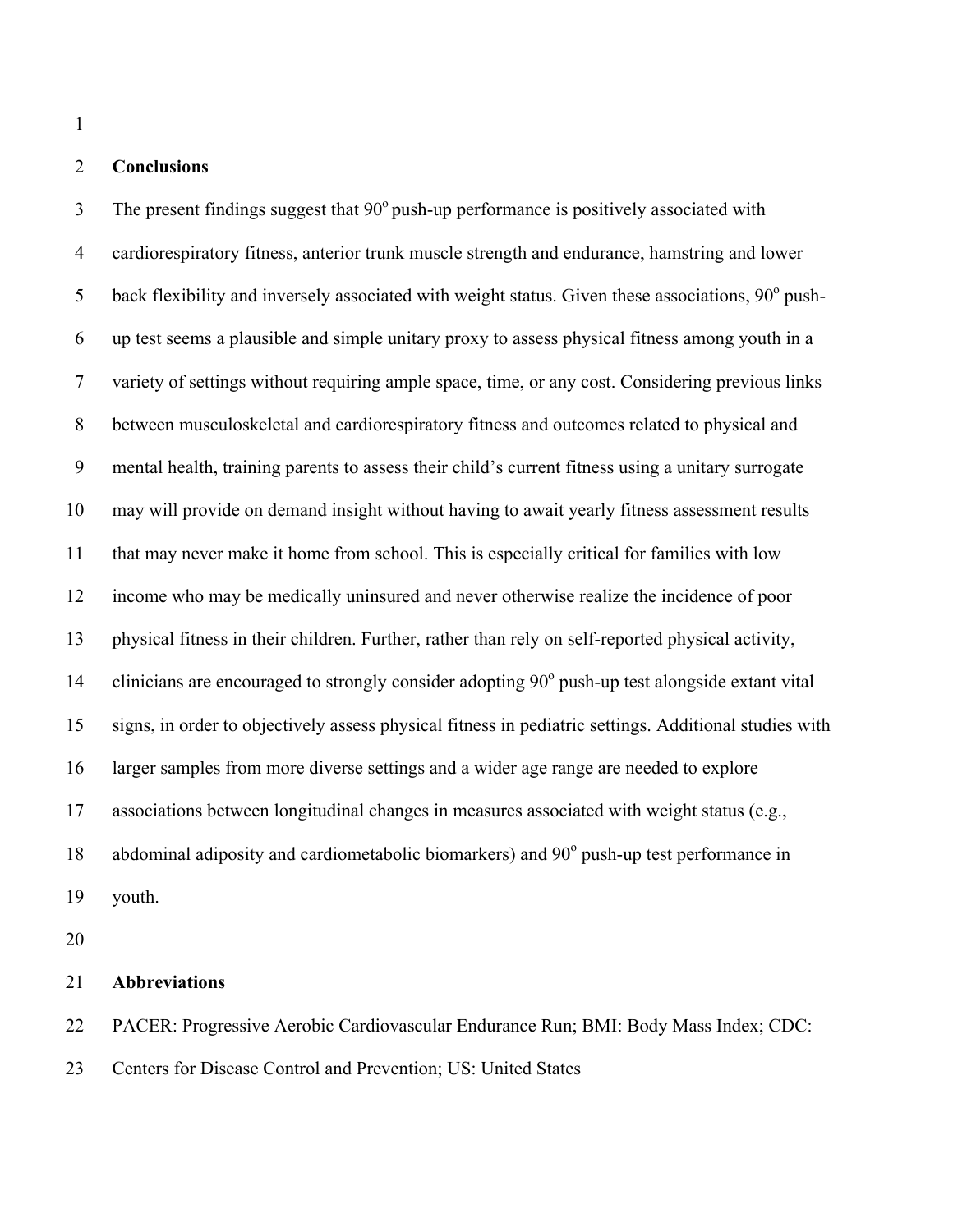| н |
|---|
|   |

# **Declarations**

|  | 3 | Ethics approval and consent to participate |  |  |  |
|--|---|--------------------------------------------|--|--|--|
|--|---|--------------------------------------------|--|--|--|

- Texas A&M University-Corpus Christi Institutional Review Board approved this study (IRB #
- 122-17). The data analyzed herein was de-identified data from 2016 FitnessGram® testing
- results. Therefore, parent/guardian consent or child assent was not pertinent.

| 8 |  |  | <b>Consent for publication</b> |
|---|--|--|--------------------------------|
|---|--|--|--------------------------------|

Not applicable.

#### **Availability Data Statement**

- The datasets supporting the conclusions of this article are available in the Cardiorespiratory and
- Musculoskeletal Fitness repository, DOI: 10.7303/syn18485159;
- https://www.synapse.org/ !Synapse:syn18485159/files/

# **Competing interests**

The author discloses that there are no competing interests related to this work.

#### **Funding**

- This study was supported by funds from Blue Cross Blue Shield of Texas and Texas
- Comprehensive Research Fund. The funding entities had no role in study design, data collection,
- data analysis, data interpretation, manuscript preparation, or the decision to submit the
- manuscript for publication.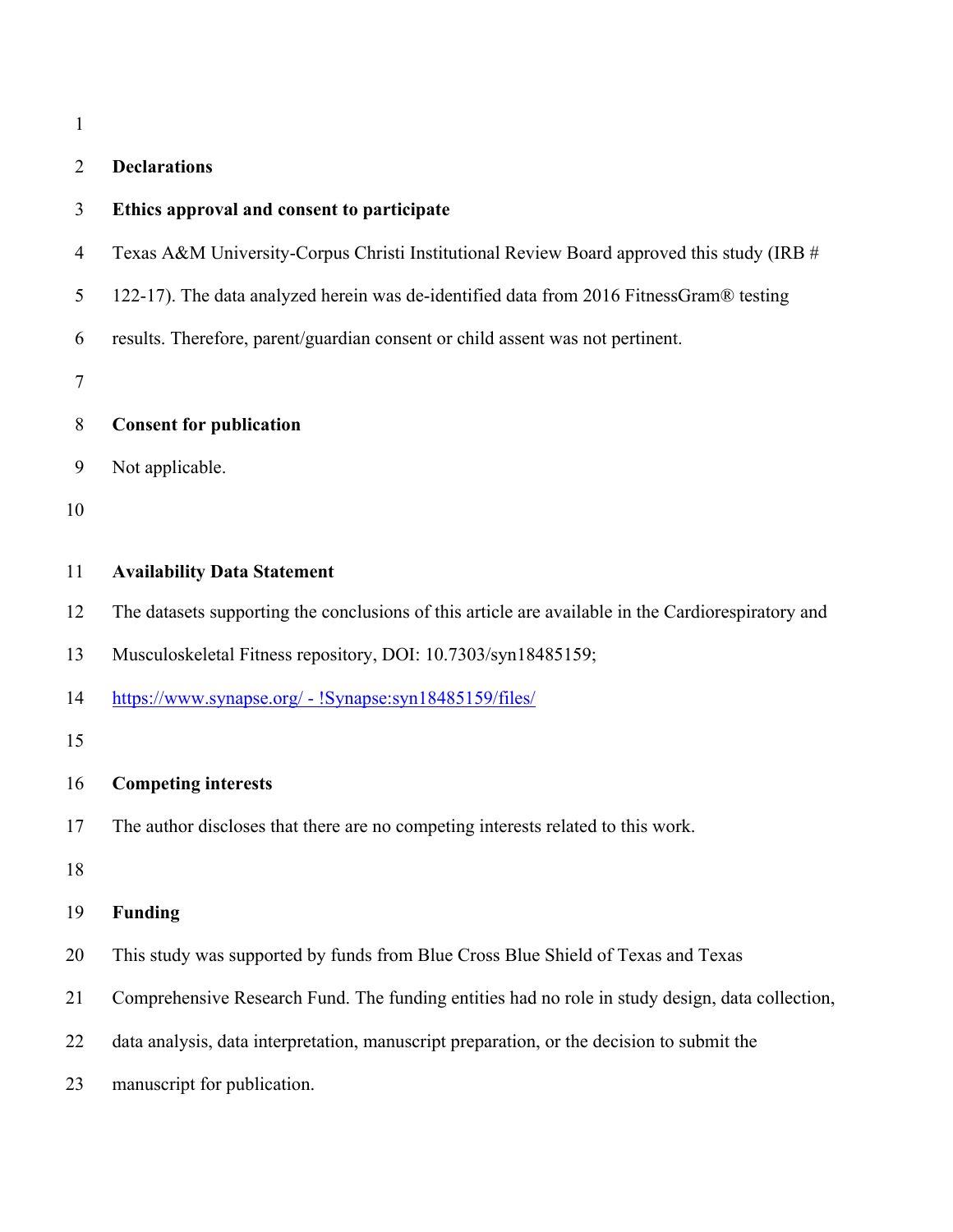| <b>Author's contributions</b>                                                                  |
|------------------------------------------------------------------------------------------------|
| TA conceived the study, designed the study, performed statistical analyses and interpretation, |
| and drafted the manuscript. TA takes responsibility for the integrity of this work as a whole, |
| from inception to the finished article.                                                        |
|                                                                                                |
| Acknowledgements                                                                               |
| Not Applicable                                                                                 |
|                                                                                                |
|                                                                                                |
|                                                                                                |
|                                                                                                |
|                                                                                                |
|                                                                                                |
|                                                                                                |
|                                                                                                |
|                                                                                                |
|                                                                                                |
|                                                                                                |
|                                                                                                |
|                                                                                                |
|                                                                                                |
|                                                                                                |
|                                                                                                |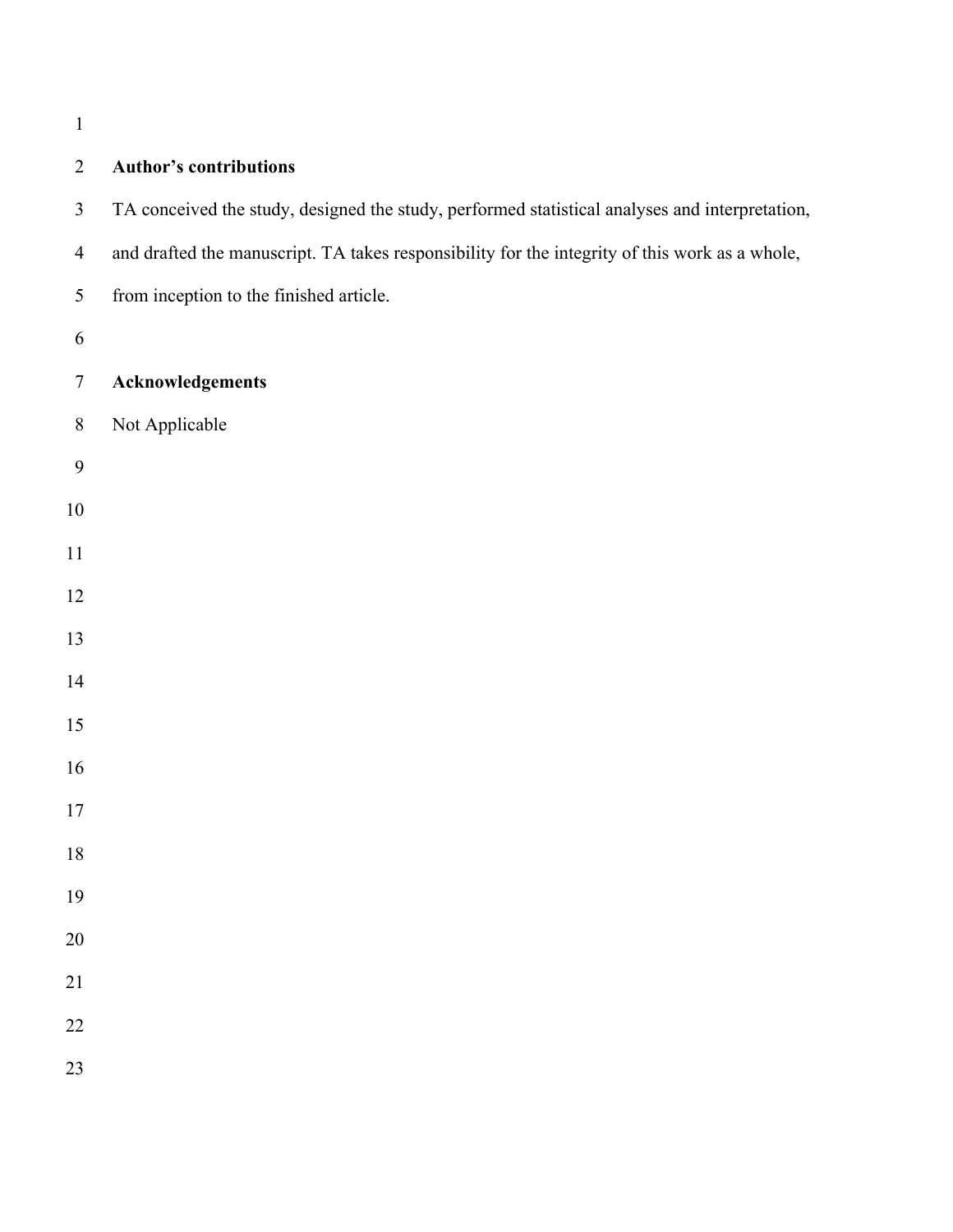| н |
|---|
|   |

- 3 **References**
- 4 1. Saltin B: In Limiting factors of physical performance (Oxygen transport by the circulatory 5 **system during exercise in man)**: Stuttgart, Germany: Thieme Publishers; 1973. 6 2. **Health-Related Fitness Measures for Youth: Cardiorespiratory Endurance**. In*.* Edited by Pate R, 7 Cria M, Pillsbury L; Committee on Fitness Measures and Health Outcomes in Youth; Food and 8 Nutrition Board; Institute of Medicine. (2012). 9 3. Ortega FB, Ruiz JR, Castillo MJ, Sjostrom M: Physical fitness in childhood and adolescence: a 10 **powerful marker of health**. *Int J Obes (Lond)* 2008, **32**(1):1-11. 11 4. Janz KF, Dawson JD, Mahoney LT: **Increases in physical fitness during childhood improve** 12 cardiovascular health during adolescence: the Muscatine Study. Int J Sports Med 2002, 23 13 **Suppl 1:**S15-21. 14 5. Bonney E, Ferguson G, Smits-Engelsman B: **Relationship between Body Mass Index,** 15 **Cardiorespiratory and Musculoskeletal Fitness among South African Adolescent Girls.** *Int J Env* 16 **Res** Pub He 2018, **15**(6). 17 6. Ajisafe T, Garcia T, Fanchiang H: Musculoskeletal fitness measures are not created equal: an 18 **assessment of school children in Corpus Christi, Texas.** Front Public Health - Child Health and 19 *Human Development* 2018, **6**(142):1-11. 20 7. Hsieh PL, Chen ML, Huang CM, Chen WC, Li CH, Chang LC: **Physical activity, body mass index,** 21 and cardiorespiratory fitness among school children in Taiwan: a cross-sectional study. Int J 22 *Environ Res Public Health* 2014, **11**(7):7275-7285. 23 8. Ruiz JR, Castro-Pinero J, Espana-Romero V, Artero EG, Ortega FB, Cuenca MM, Jimenez-Pavon D, 24 Chillon P, Girela-Rejon MJ, Mora J et al: Field-based fitness assessment in young people: the 25 **ALPHA health-related fitness test battery for children and adolescents**. *BRITISH JOURNAL OF* 26 **SPORTS MEDICINE 2011, 45(6):518-524.** 27 9. Ortega FB, Ruiz JR, Labayen I, Martinez-Gomez D, Vicente-Rodriguez G, Cuenca-Garcia M, 28 Gracia-Marco L, Manios Y, Beghin L, Molnar D *et al*: **Health inequalities in urban adolescents:** 29 **role of physical activity, diet, and genetics**. *Pediatrics* 2014, 133(4):e884-895. 30 10. Garcia-Hermoso A, Esteban-Cornejo I, Olloquequi J, Ramirez-Velez R: Cardiorespiratory Fitness 31 **and Muscular Strength as Mediators of the Influence of Fatness on Academic Achievement**. *J* 32 *Pediatr* 2017, **187**:127-133 e123. 33 11. Golightly YM, Allen KD, Ambrose KR, Stiller JL, Evenson KR, Voisin C, Hootman JH, Callahan LF: 34 **Physical activity as a vital sign: a systematic review**. *Prev Chronic Dis* 2017, 14. 35 12. Yang J, Christophi CA, Farioli A, Baur DM, Moffatt S, Zollinger TW, Kales SN: Association 36 **Between Push-up Exercise Capacity and Future Cardiovascular Events Among Active Adult** 37 **Men**. *JAMA* Network Open 2019, **2**(2). 38 13. Ogden CL, Carroll MD, Kit BK, Flegal KM: Prevalence of obesity and trends in body mass index 39 **among US children and adolescents, 1999-2010**. *JAMA* 2012, **307**(5):483-490. 40 14. Lawrence JM, Mayer-Davis EJ, Reynolds K, Beyer J, Pettitt DJ, D'Agostino RB, Jr., Marcovina SM, 41 Imperatore G, Hamman RF, Group SfDiYS: Diabetes in Hispanic American youth: prevalence, 42 **incidence, demographics, and clinical characteristics: the SEARCH for Diabetes in Youth Study.** 43 *Diabetes Care* 2009, **32 Suppl 2**:S123-132.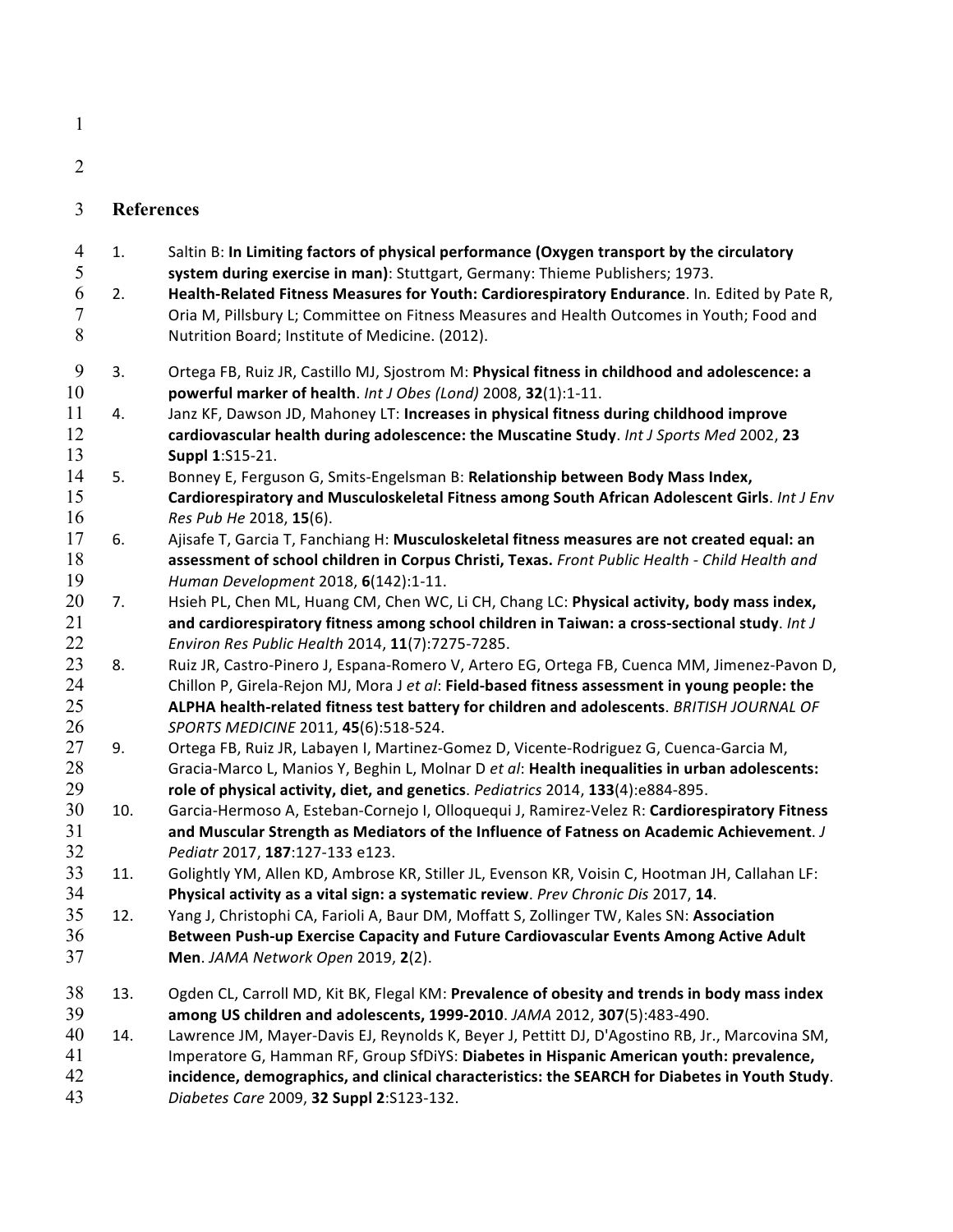| $\mathbf{1}$            | 15. | McKenzie TL, Sallis JF, Nader PR, Broyles SL, Nelson JA: Anglo- and Mexican-American             |
|-------------------------|-----|--------------------------------------------------------------------------------------------------|
| $\overline{c}$          |     | preschoolers at home and at recess: activity patterns and environmental influences. J Dev        |
| $\overline{\mathbf{3}}$ |     | Behav Pediatr 1992, 13(3):173-180.                                                               |
| $\overline{4}$          | 16. | McKenzie TL, Sallis JF, Elder JP, Berry CC, Hoy PL, Nader PR, Zive MM, Broyles SL: Physical      |
| 5                       |     | activity levels and prompts in young children at recess: a two-year study of a bi-ethnic sample. |
| 6                       |     | Res Q Exerc Sport 1997, 68(3):195-202.                                                           |
| $\overline{7}$          | 17. | O'Connor TM, Cerin E, Hughes SO, Robles J, Thompson D, Baranowski T, Lee RE, Nicklas T,          |
| $\,$ $\,$               |     | Shewchuk RM: What Hispanic parents do to encourage and discourage 3-5 year old children to       |
| 9                       |     | be active: a qualitative study using nominal group technique. International Journal of           |
| 10                      |     | Behavioral Nutrition and Physical Activity 2013, 10(93).                                         |
| 11                      | 18. | Ruiz R, Gesell SB, Buchowski MS, Lambert W, Barkin SL: The Relationship Between Hispanic         |
| 12                      |     | Parents and Their Preschool-Aged Children's Physical Activity. Pediatrics 2011, 127(5):888-895.  |
| 13                      | 19. | Physical Activity Guidelines for Americans, 2nd edition. 2018. U.S. Department of Health and     |
| 14                      |     | Human Services. In.                                                                              |
| 15                      | 20. | Office of Disease Prevention and Health Promotion. 2008 Physical Activity Guidelines for         |
| 16                      |     |                                                                                                  |
|                         |     | Americans Summary. https://health.gov/paguidelines/guidelines/summary.aspx                       |
| 17                      |     | [https://health.gov/paguidelines/guidelines/summary.aspx]                                        |
| 18                      | 21. | Sacheck JM, Amin SA: Cardiorespiratory Fitness in Children and Youth: A Call for Surveillance,   |
| 19                      |     | But Now How Do We Do It? Exerc Sport Sci Rev 2018, 46(2):65.                                     |
| 20                      | 22. | Plowman SAM, M.D.: Fitnessgram/Activitygram Reference Guide (4th Edition). Dallas, TX: The       |
| 21                      |     | Cooper Institute; 2013.                                                                          |
| 22                      | 23. | Meredith MD, Welk G: Fitnessgram/activitygram : test administration manual, 3rd edn.             |
| 23                      |     | Champaign, IL: Human Kinetics; 2004.                                                             |
| 24                      | 24. | Pereira SA, Seabra AT, Silva RG, Zhu W, Beunen GP, Maia JA: Correlates of health-related         |
| 25                      |     | physical fitness levels of Portuguese children. Pediatric Obesity 2011, 6(1):53-59.              |
| 26                      | 25. | Lang JJ, Tomkinson GR, Janssen I, Ruiz JR, Ortega FB, Leger L, Tremblay MS: Making a Case for    |
| 27                      |     | Cardiorespiratory Fitness Surveillance Among Children and Youth. Exerc Sport Sci Rev 2018,       |
| 28                      |     | $46(2):66-75.$                                                                                   |
| 29                      | 26. | Institute TC (ed.): FITNESSGRAM/ACTIVITYGRAM Test Administration Manual, 4th edn.                |
| 30                      |     | Champaign, IL: Human Kinetics; 2007.                                                             |
| 31                      | 27. | Kuczmarski RJ, Ogden CL, Guo SS, Grummer-Strawn LM, Flegal KM, Mei Z, Wei R, Curtin LR,          |
| 32                      |     | Roche AF, Johnson CL: 2000 CDC Growth Charts for the United States: methods and                  |
| 33                      |     | development. Vital Health Stat 11 2002(246):1-190.                                               |
| 34                      | 28. | Racette SB, Yu L, DuPont NC, Clark BR: BMI-for-age graphs with severe obesity percentile         |
| 35                      |     | curves: tools for plotting cross-sectional and longitudinal youth BMI data. BMC Pediatr 2017,    |
| 36                      |     | 17(1):130.                                                                                       |
| 37                      | 29. | Chen W, Hammond-Bennett A, Hypnar A, Mason S: Health-related physical fitness and physical       |
| 38                      |     | activity in elementary school students. BMC Public Health 2018, 18(1):195.                       |
|                         |     |                                                                                                  |
| 39                      |     |                                                                                                  |
|                         |     |                                                                                                  |
| 40                      |     |                                                                                                  |
|                         |     |                                                                                                  |
| 41                      |     |                                                                                                  |
|                         |     |                                                                                                  |
| 42                      |     |                                                                                                  |
|                         |     |                                                                                                  |
| 43                      |     |                                                                                                  |
|                         |     |                                                                                                  |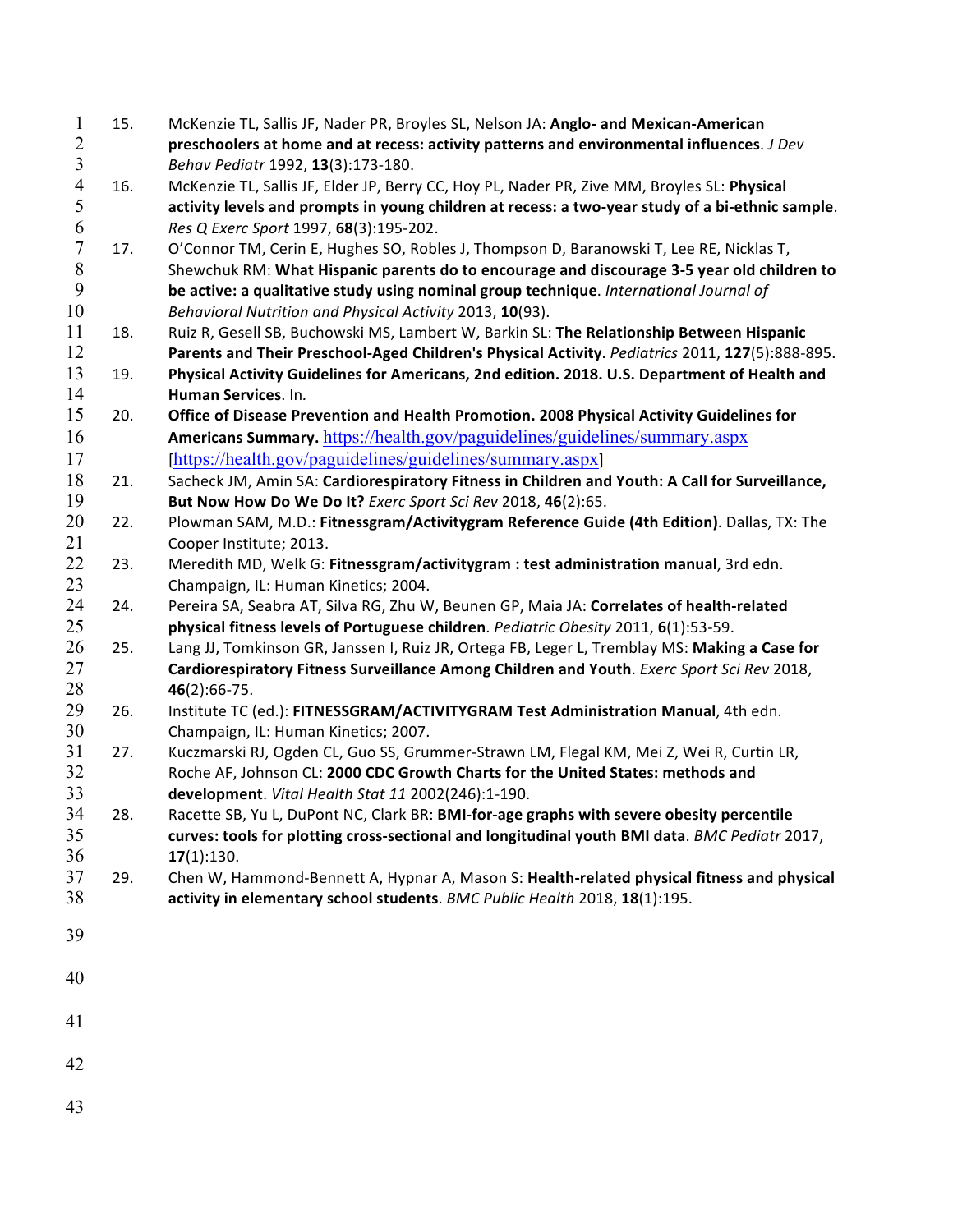# **Figure Legend**

 $\frac{3}{4}$ 

4 **Figure 1.** Mean (SD) musculoskeletal and cardiorespiratory fitness and BMI scores in 3<sup>rd</sup> grade, (e)  $4<sup>th</sup>$  grade, and (f) 5<sup>th</sup> grade. Scores on trunk lift and the back saver sit and reach tests were

- 5  $4<sup>th</sup>$  grade, and (f)  $5<sup>th</sup>$  grade. Scores on trunk lift and the back saver sit and reach tests were<br>6 measured in inches, push-up and curl-up are the number of repetitions completed, and rav
- 6 measured in inches, push-up and curl-up are the number of repetitions completed, and raw BMI was calculated as  $kgm^{-3}$
- was calculated as  $kgm-3$
- 
- 
- 
- 
- 
- 
- 
- 
- 
- 
- 
- 
- 
- 
- 
- 
- 
- 
- 
- 
- 
- 
- 
- 
-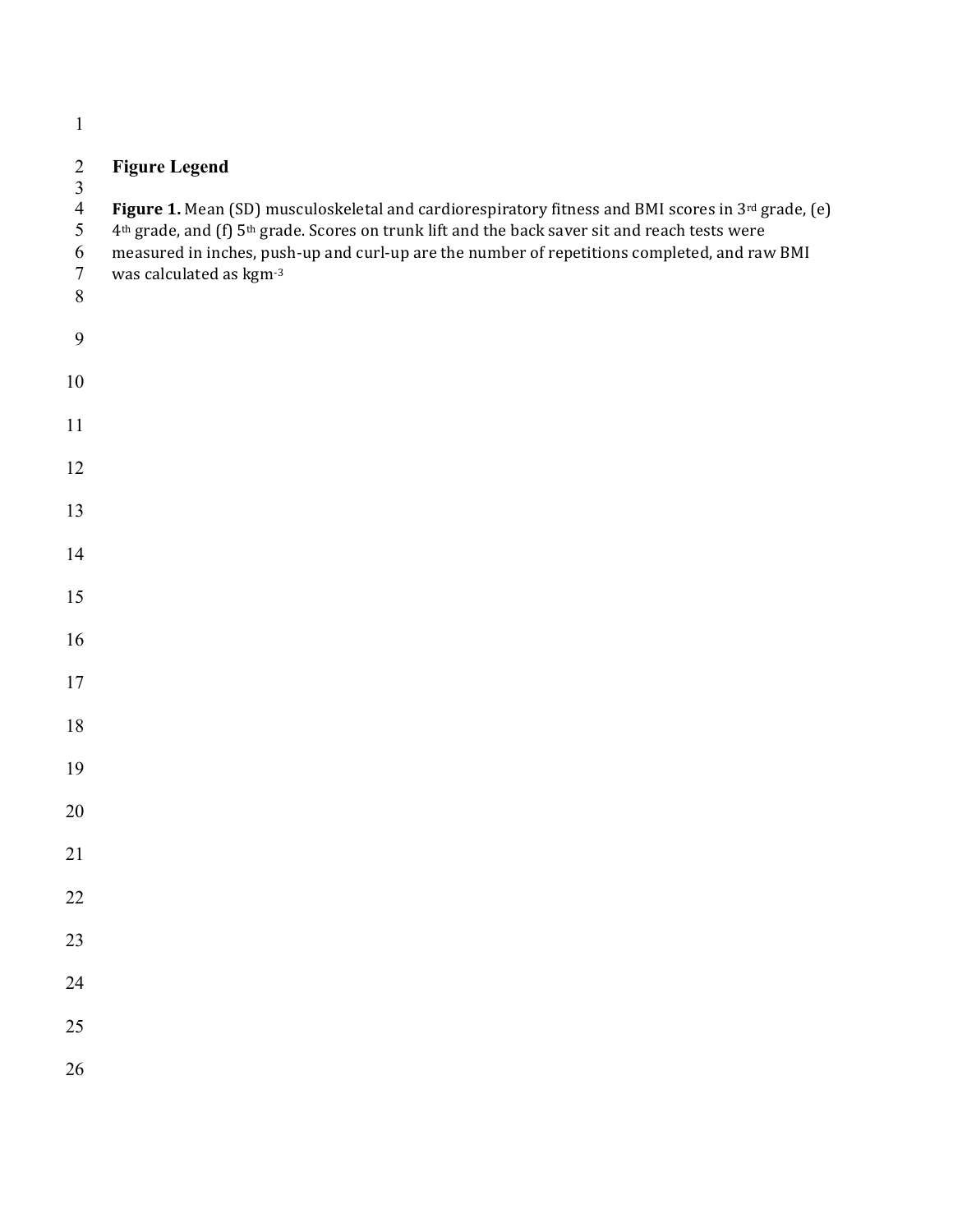- 1 **Table 1**. Descriptive and anthropometric data (Mean (SD)) for youth with healthy weight,
- 2 overweight, and obesity

|                               | <b>Healthy weight</b> | Overweight      | <b>Obese</b>    |
|-------------------------------|-----------------------|-----------------|-----------------|
| <b>Number of Participants</b> | 86 (41%)              | 38 (18%)        | 86 (41%)        |
| Male to Female ratio          | 48:38                 | 18:20           | 50:36           |
| Age (years)                   | $9.7 \pm 1.2$         | $9.8 \pm 1.2$   | $9.6 \pm 0.9$   |
| Height (cm)                   | $134.9 \pm 8.9$       | $139.4 \pm 9.9$ | $142.0 \pm 8.4$ |
| Body mass (kg)                | $30.5 \pm 5.6$        | $40.3 \pm 8.6$  | $55.1 \pm 11.7$ |
| BMI ( $kg/m2$ )               | $16.6 \pm 1.4$        | $20.5 \pm 2.0$  | $27.1 \pm 4.1$  |
| <b>Obesity Classification</b> |                       |                 |                 |
| Number of Obese Class 1       |                       |                 | 46 (54%)        |
| Number of Obese Class 2       |                       |                 | 28 (33%)        |
| Number of Obese Class 3       |                       |                 | 11 (12%)        |
|                               |                       |                 |                 |

| $\overline{\mathbf{3}}$ |  |  |  |
|-------------------------|--|--|--|
| $\overline{4}$          |  |  |  |
| $\overline{5}$          |  |  |  |
| $\overline{6}$          |  |  |  |
| $\overline{7}$          |  |  |  |
| $\, 8$                  |  |  |  |
| 9                       |  |  |  |
| $10\,$                  |  |  |  |
| $\frac{1}{1}$           |  |  |  |
| 12                      |  |  |  |
| 13                      |  |  |  |
| 14                      |  |  |  |
| 15                      |  |  |  |
|                         |  |  |  |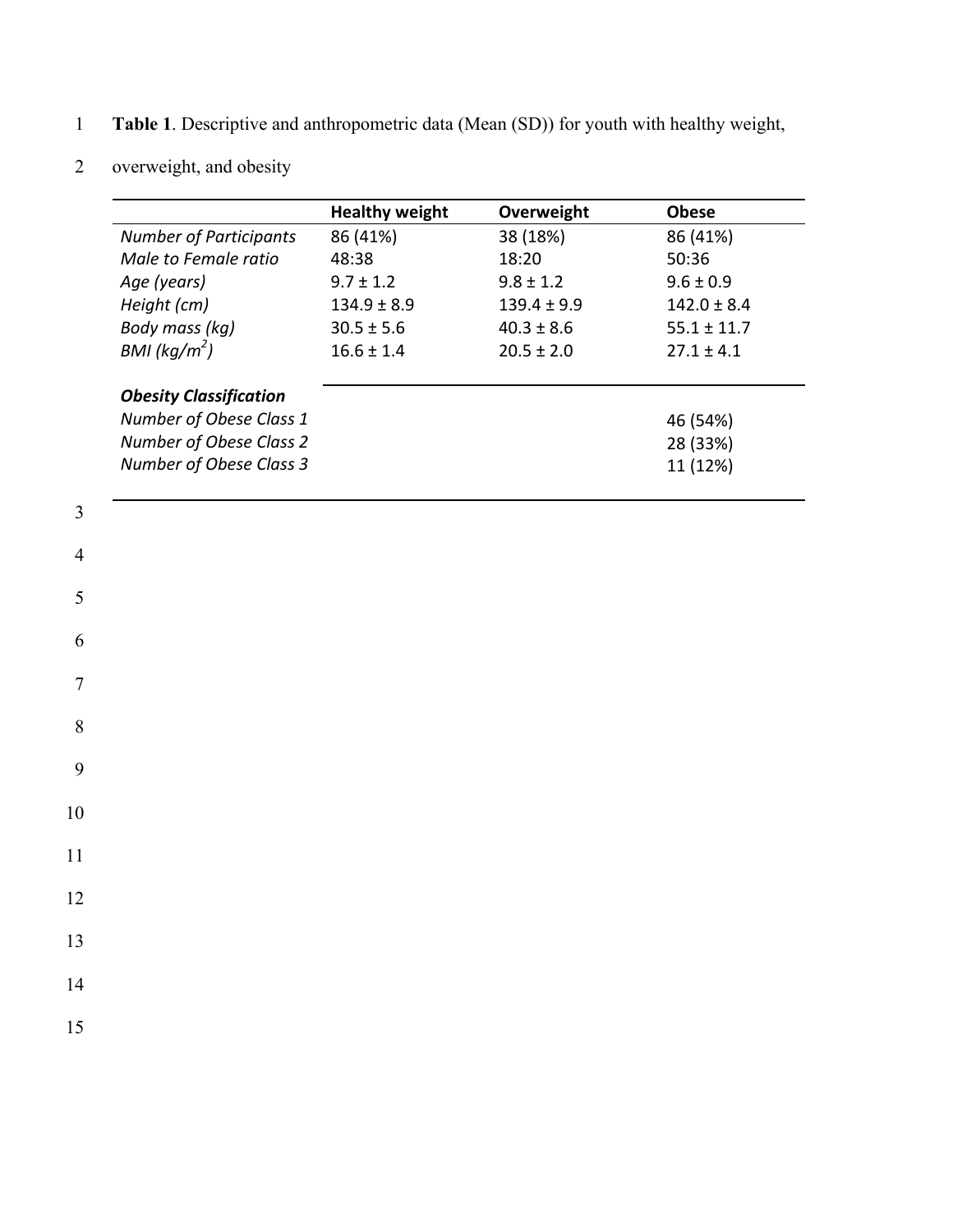1 **Table 2**. Bivariate correlations between measures of musculoskeletal and cardiorespiratory

|                   | Age          | female       | Weight       | <b>PACER</b> | <b>Trunk</b> | $90^\circ$   | Curl-up      | Sit-and-     |
|-------------------|--------------|--------------|--------------|--------------|--------------|--------------|--------------|--------------|
|                   |              |              | status       |              | lift         | Push-up      |              | reach        |
| Age               | $\mathbf{1}$ | $-.134$      | $-.034$      | $.159*$      | .072         | .085         | $.220**$     | $-.162*$     |
| $p$ -value        |              | .052         | .622         | .021         | .297         | .222         | .001         | .019         |
| Sex               | $-.134$      | $\mathbf{1}$ | $-.021$      | $-.084$      | $.223**$     | $-0.082$     | .098         | $.287**$     |
| $p$ -value        | .052         |              | .760         | .226         | .001         | .236         | .156         | < .001       |
| Weight status     | $-0.034$     | $-.021$      | $\mathbf{1}$ | $-.426**$    | $.169*$      | $-.450**$    | $-.298**$    | $-.221**$    |
| p-value           | .622         | .760         |              | < .001       | .014         | < .001       | < .001       | .001         |
| <b>PACER</b>      | $.159*$      | $-.094$      | $-.426**$    | $\mathbf{1}$ | $-.070$      | $.527**$     | $.347**$     | $.181**$     |
| p-value           | .021         | .173         | < .001       |              | .313         | < .001       | < .001       | .009         |
| <b>Trunk lift</b> | .072         | $.215***$    | $.169*$      | $-.070$      | $\mathbf{1}$ | $-.057$      | .099         | $.193**$     |
| $p$ -value        | .297         | .002         | .014         | .313         |              | .413         | .154         | .005         |
| 90° Push-up       | .085         | $-.131$      | $-.450**$    | $.527**$     | $-0.057$     | $\mathbf{1}$ | $.463**$     | $.301**$     |
| $p$ -value        | .222         | .058         | < .001       | < .001       | .413         |              | < .001       | < .001       |
| Curl-up           | $.220*$      | .102         | $-.298**$    | $.347**$     | .099         | $.463**$     | $\mathbf{1}$ | $.203**$     |
| $p$ -value        | .001         | .141         | < .001       | < .001       | .154         | < .001       |              | .003         |
| Sit-and-reach     | $.162*$      | $.286**$     | $-.221**$    | $.181***$    | $.193**$     | $.301**$     | $.203**$     | $\mathbf{1}$ |
| $p$ -value        | .019         | < .001       | .001         | .009         | .005         | < .001       | .003         |              |

2 fitness, age, sex, and weight status

3 Correlation coefficients between all continuous variables are Pearson's r, and those involving

4 weight status are Spearman's rho. \* Indicates statistical significance at the level of  $p < .05$ . \*\*

5 Indicates statistical significance at the level of  $p < .01$ .

- 6
- 7
- 8
- 9
- 
- 10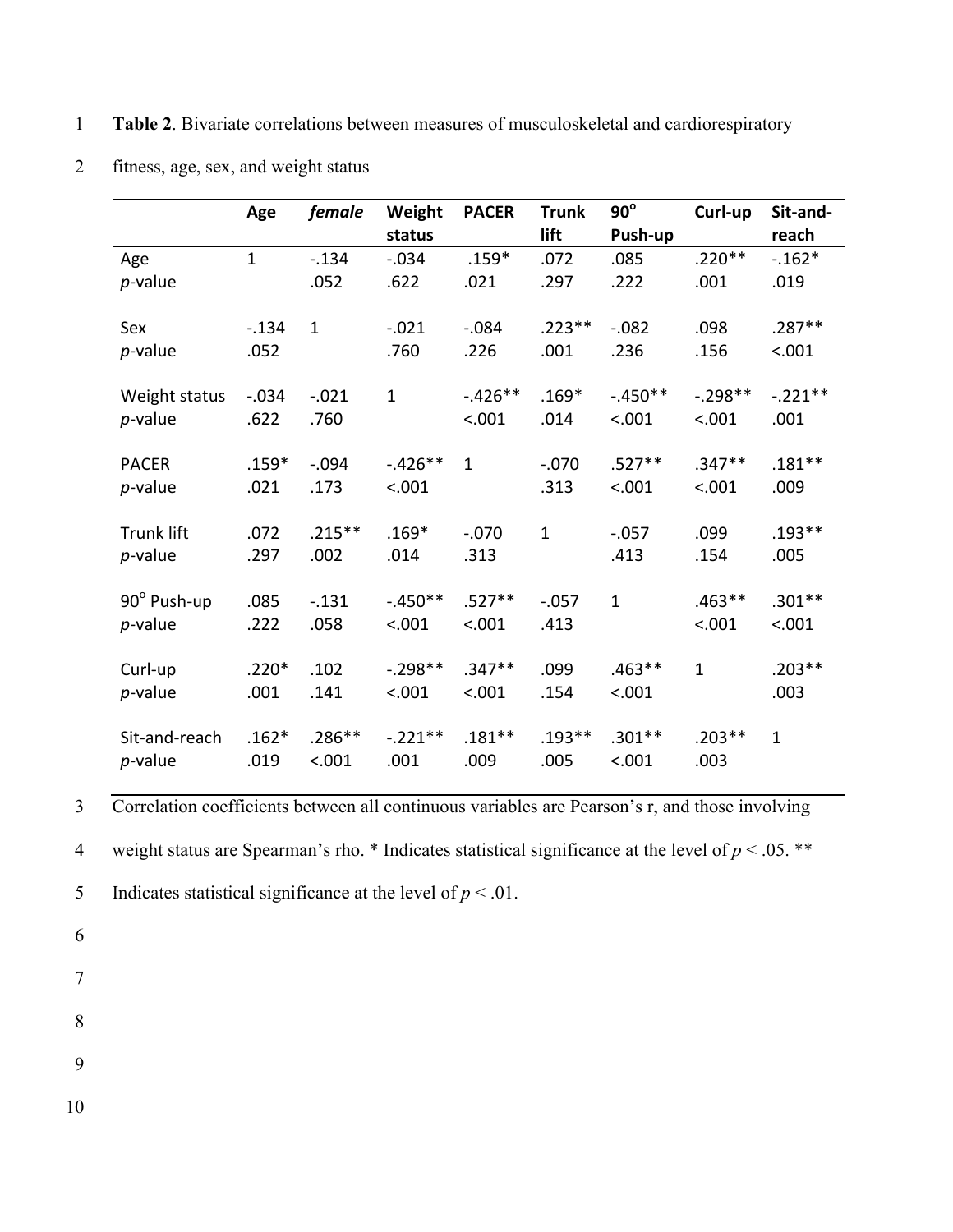- 2 **Table 3a**. Age-, sex-, and weight status-unadjusted models for the associations between
- 3 measures of musculoskeletal and cardiorespiratory fitness (dependent variable: PACER test
- 4 score)

| <b>Model</b>   |         | <b>Predictor variable</b>                                                                                 | <b>VIF</b> | $p$ - value | $\beta$ | 95% CI          |
|----------------|---------|-----------------------------------------------------------------------------------------------------------|------------|-------------|---------|-----------------|
|                | Model 1 | <b>Trunk lift</b>                                                                                         | 1.065      | .296        | $-.064$ | $(-.336, .103)$ |
|                |         | 90° push-up**                                                                                             | 1.389      | < .001      | .451    | (.215, .402)    |
|                |         | Curl-up*                                                                                                  | 1.331      | .039        | .139    | (.003, .110)    |
|                |         | Sit-and-reach                                                                                             | 1.136      | .647        | .029    | $(-.143, .233)$ |
|                | Model 2 | 90° push-up**                                                                                             | 1.000      | < .001      | .527    | (.281, .440)    |
| 5              |         | * Indicates statistical significance at the level of $p < .05$ . ** Indicates statistical significance at |            |             |         |                 |
| 6              |         | the level of $p < .01$ . $\beta$ = Standardized Beta Coefficient; VIF = Variance Inflation Factor.        |            |             |         |                 |
| $\overline{7}$ |         |                                                                                                           |            |             |         |                 |
| $\,8\,$        |         |                                                                                                           |            |             |         |                 |
| 9              |         |                                                                                                           |            |             |         |                 |
| 10             |         |                                                                                                           |            |             |         |                 |
| 11             |         |                                                                                                           |            |             |         |                 |
|                |         |                                                                                                           |            |             |         |                 |
| 12             |         |                                                                                                           |            |             |         |                 |
| 13             |         |                                                                                                           |            |             |         |                 |
| 14             |         |                                                                                                           |            |             |         |                 |
| 15             |         |                                                                                                           |            |             |         |                 |
| 16             |         |                                                                                                           |            |             |         |                 |
| 17             |         |                                                                                                           |            |             |         |                 |
|                |         |                                                                                                           |            |             |         |                 |
| 18             |         |                                                                                                           |            |             |         |                 |
| 19             |         |                                                                                                           |            |             |         |                 |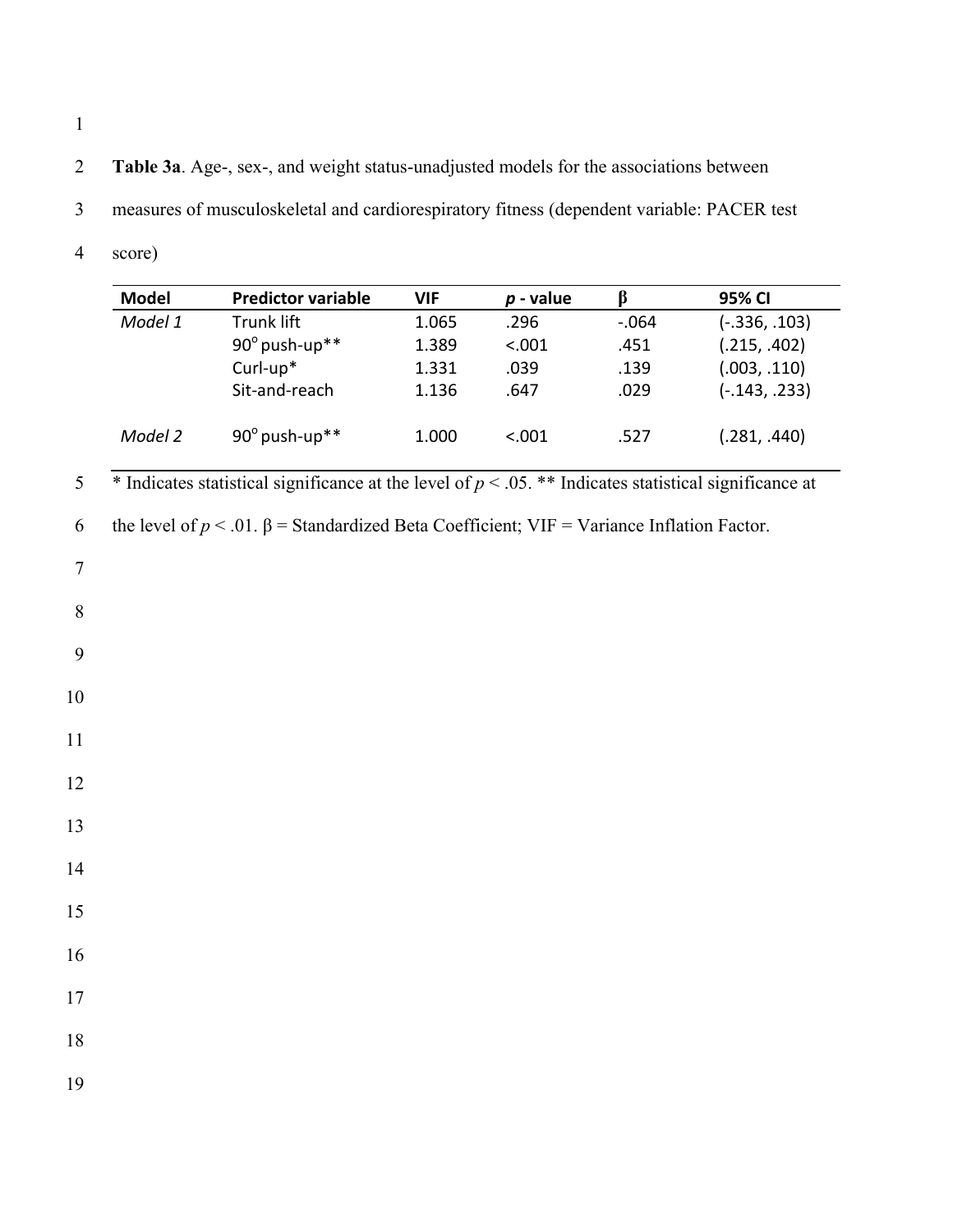2 **Table 3b**. Age-, sex-, and weight status-adjusted models for the associations between measures

| <b>Model</b> | <b>Predictor variable</b> | <b>VIF</b> | $p$ - value | ß       | 95% CI             |
|--------------|---------------------------|------------|-------------|---------|--------------------|
| Model 1      | Trunk lift                | 1.147      | .680        | $-.025$ | $(-.267, .175)$    |
|              | $90^\circ$ push-up**      | 1.626      | < .001      | .353    | (.142, .341)       |
|              | Curl-up                   | 1.449      | .169        | .094    | $(-.016, .093)$    |
|              | Sit-and-reach             | 1.293      | .513        | .043    | $(-.132, .264)$    |
|              | Age                       | 1.163      | .093        | .102    | (-.060, .775)      |
|              | Female                    | 1.197      | .381        | $-.056$ | $(-1.364, .523)$   |
|              | Weight status**           | 1.301      | .001        | $-.223$ | $(-1.470, -0.387)$ |
| Model 2      | $90^\circ$ push-up**      | 1.258      | < 0.01      | .405    | (.190, .364)       |
|              | Age                       | 1.036      | .052        | .112    | $(-.004, .789)$    |
|              | Female                    | 1.033      | .592        | $-.031$ | $(-1.103, .631)$   |
|              | Weight status**           | 1.229      | < .001      | $-.241$ | $(-1.525, -.476)$  |

3 of musculoskeletal and cardiorespiratory fitness (dependent variable: PACER test score)

4 \*\* Indicates statistical significance at the level of  $p < .01$ .  $\beta$  = Standardized Beta Coefficient;

5 VIF = Variance Inflation Factor.

1

6

7

8

9

10

11

12

13

14

15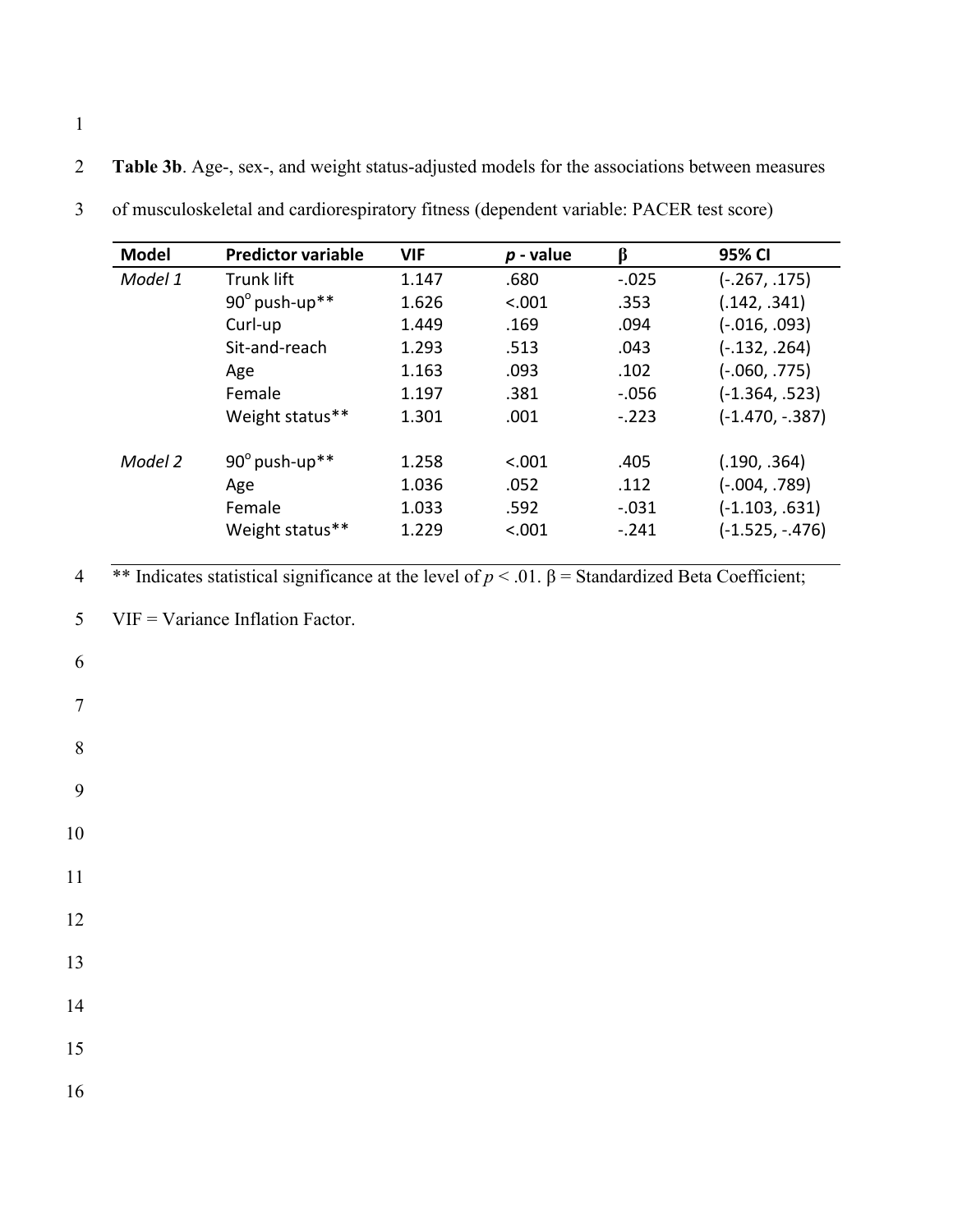2 **Table 4a**. Age-, sex-, and weight status-unadjusted model for the associations between measures

|                | <b>Model</b> | <b>Predictor variable</b>                                                                                   | <b>VIF</b> | $p$ - value | $\beta$ | 95% CI           |
|----------------|--------------|-------------------------------------------------------------------------------------------------------------|------------|-------------|---------|------------------|
|                | Model 1      | 90° push-up*                                                                                                | 1.360      | .017        | $-.189$ | $(-.128, -.013)$ |
|                |              | Curl-up                                                                                                     | 1.309      | .065        | .141    | $(-.002, .065)$  |
|                |              | Sit-and-reach**                                                                                             | 1.091      | .002        | .221    | (.068, .299)     |
| $\overline{4}$ |              | $*$ Indicates statistical significance at the level of $p < .05$ . ** Indicates statistical significance at |            |             |         |                  |
| 5              |              | the level of $p < .01$ . $\beta$ = Standardized Beta Coefficient; VIF = Variance Inflation Factor.          |            |             |         |                  |
| 6              |              |                                                                                                             |            |             |         |                  |
| $\tau$         |              |                                                                                                             |            |             |         |                  |
| $\,8\,$        |              |                                                                                                             |            |             |         |                  |
| 9              |              |                                                                                                             |            |             |         |                  |
| 10             |              |                                                                                                             |            |             |         |                  |
| 11             |              |                                                                                                             |            |             |         |                  |
| 12             |              |                                                                                                             |            |             |         |                  |
| 13             |              |                                                                                                             |            |             |         |                  |
| 14             |              |                                                                                                             |            |             |         |                  |
| 15             |              |                                                                                                             |            |             |         |                  |
| 16             |              |                                                                                                             |            |             |         |                  |
| 17             |              |                                                                                                             |            |             |         |                  |
| 18             |              |                                                                                                             |            |             |         |                  |
| 19             |              |                                                                                                             |            |             |         |                  |
| 20             |              |                                                                                                             |            |             |         |                  |
| 21             |              |                                                                                                             |            |             |         |                  |

3 of musculoskeletal fitness (dependent variable: trunk lift).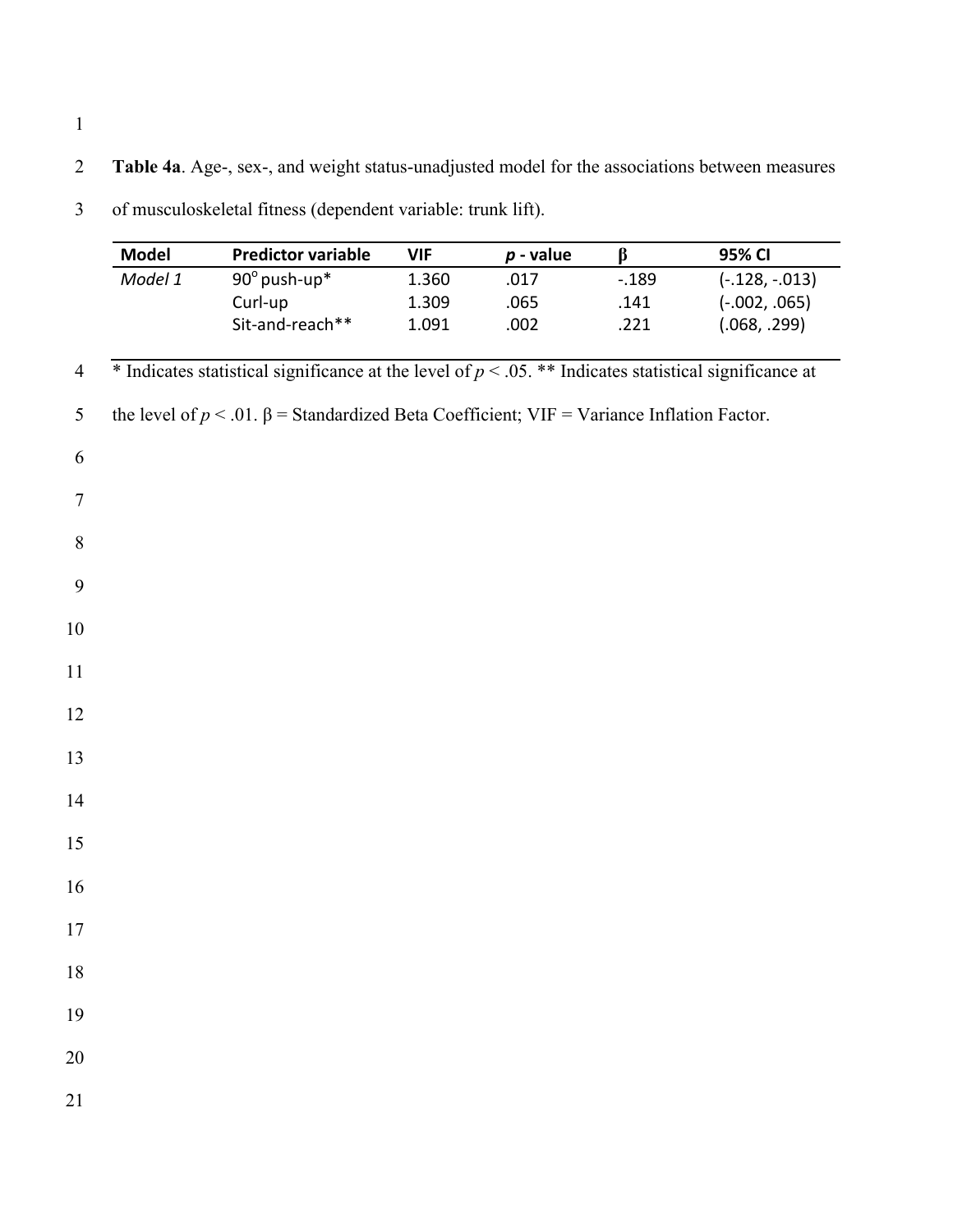1 **Table 4b**. Age-, sex-, and weight status-adjusted model for the associations between measures of

| <b>Model</b> | <b>Predictor variable</b>                                                                                   | <b>VIF</b> | $p$ - value | $\beta$  | 95% CI          |
|--------------|-------------------------------------------------------------------------------------------------------------|------------|-------------|----------|-----------------|
| Model 2      | 90° push-up                                                                                                 | 1.632      | .497        | $-0.057$ | $(-.083, .041)$ |
|              | Curl-up                                                                                                     | 1.426      | .162        | .109     | $(-.010, .058)$ |
|              | Sit-and-reach**                                                                                             | 1.253      | .004        | .213     | (.056, .298)    |
|              | Age                                                                                                         | 1.146      | .092        | .117     | $(-.036, .482)$ |
|              | female*                                                                                                     | 1.169      | .030        | .156     | (.062, 1.230)   |
|              | Weight status**                                                                                             | 1.246      | .002        | .230     | (.191, .854)    |
|              | $*$ Indicates statistical significance at the level of $p < .05$ . ** Indicates statistical significance at |            |             |          |                 |
|              | the level of $p < 0.01$ . $\beta$ = Standardized Beta Coefficient; VIF = Variance Inflation Factor.         |            |             |          |                 |
|              |                                                                                                             |            |             |          |                 |
|              |                                                                                                             |            |             |          |                 |
|              |                                                                                                             |            |             |          |                 |
|              |                                                                                                             |            |             |          |                 |
|              |                                                                                                             |            |             |          |                 |
|              |                                                                                                             |            |             |          |                 |
|              |                                                                                                             |            |             |          |                 |
|              |                                                                                                             |            |             |          |                 |
|              |                                                                                                             |            |             |          |                 |
|              |                                                                                                             |            |             |          |                 |
|              |                                                                                                             |            |             |          |                 |
|              |                                                                                                             |            |             |          |                 |
|              |                                                                                                             |            |             |          |                 |
|              |                                                                                                             |            |             |          |                 |
|              |                                                                                                             |            |             |          |                 |
|              |                                                                                                             |            |             |          |                 |
|              |                                                                                                             |            |             |          |                 |
|              |                                                                                                             |            |             |          |                 |
|              |                                                                                                             |            |             |          |                 |

2 musculoskeletal fitness (dependent variable: trunk lift).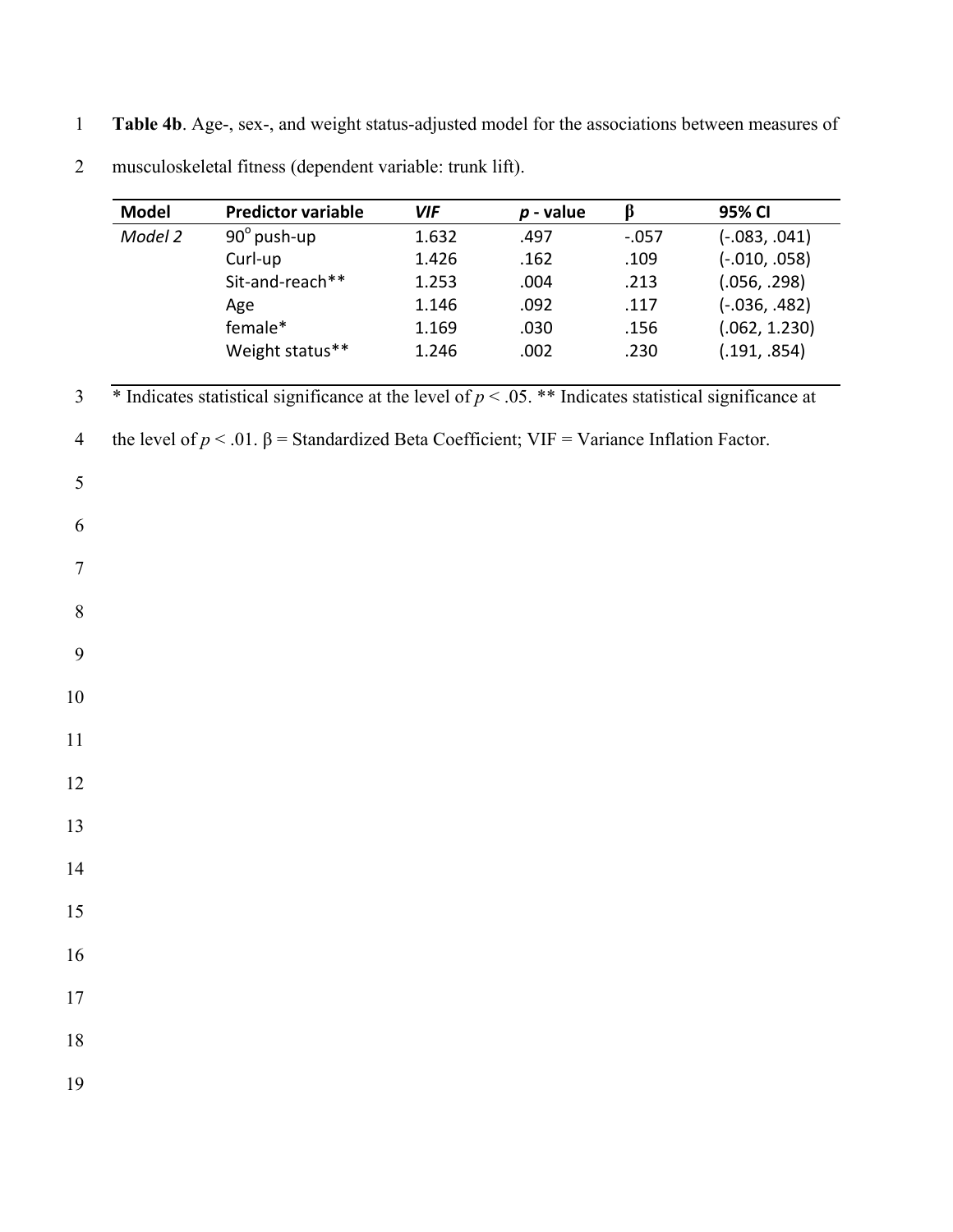1 **Table 5a**. Age-, sex-, and weight status-unadjusted model for the associations between measures

2 of musculoskeletal fitness (dependent variable:  $90^{\circ}$  push-up).

|                | <b>Model</b> | <b>Predictor variable</b>                                                                                 | <b>VIF</b> | $p$ - value | $\beta$ | 95% CI           |
|----------------|--------------|-----------------------------------------------------------------------------------------------------------|------------|-------------|---------|------------------|
|                | Model 1      | Trunk lift*                                                                                               | 1.043      | .017        | .146    | $(-.709, -.071)$ |
|                |              | Curl-up**                                                                                                 | 1.049      | < .001      | .428    | (.184, .326)     |
|                |              | Sit-and-reach**                                                                                           | 1.074      | < .001      | .242    | (.269, .807)     |
| $\overline{3}$ |              | * Indicates statistical significance at the level of $p < .05$ . ** Indicates statistical significance at |            |             |         |                  |
| $\overline{4}$ |              | the level of $p < .01$ . $\beta$ = Standardized Beta Coefficient; VIF = Variance Inflation Factor.        |            |             |         |                  |
| 5              |              |                                                                                                           |            |             |         |                  |
| 6              |              |                                                                                                           |            |             |         |                  |
| $\tau$         |              |                                                                                                           |            |             |         |                  |
| 8              |              |                                                                                                           |            |             |         |                  |
| 9              |              |                                                                                                           |            |             |         |                  |
| 10             |              |                                                                                                           |            |             |         |                  |
| 11             |              |                                                                                                           |            |             |         |                  |
| 12             |              |                                                                                                           |            |             |         |                  |
| 13             |              |                                                                                                           |            |             |         |                  |
| 14             |              |                                                                                                           |            |             |         |                  |
| 15             |              |                                                                                                           |            |             |         |                  |
| 16             |              |                                                                                                           |            |             |         |                  |
| 17             |              |                                                                                                           |            |             |         |                  |
| 18             |              |                                                                                                           |            |             |         |                  |
| 19             |              |                                                                                                           |            |             |         |                  |
| 20             |              |                                                                                                           |            |             |         |                  |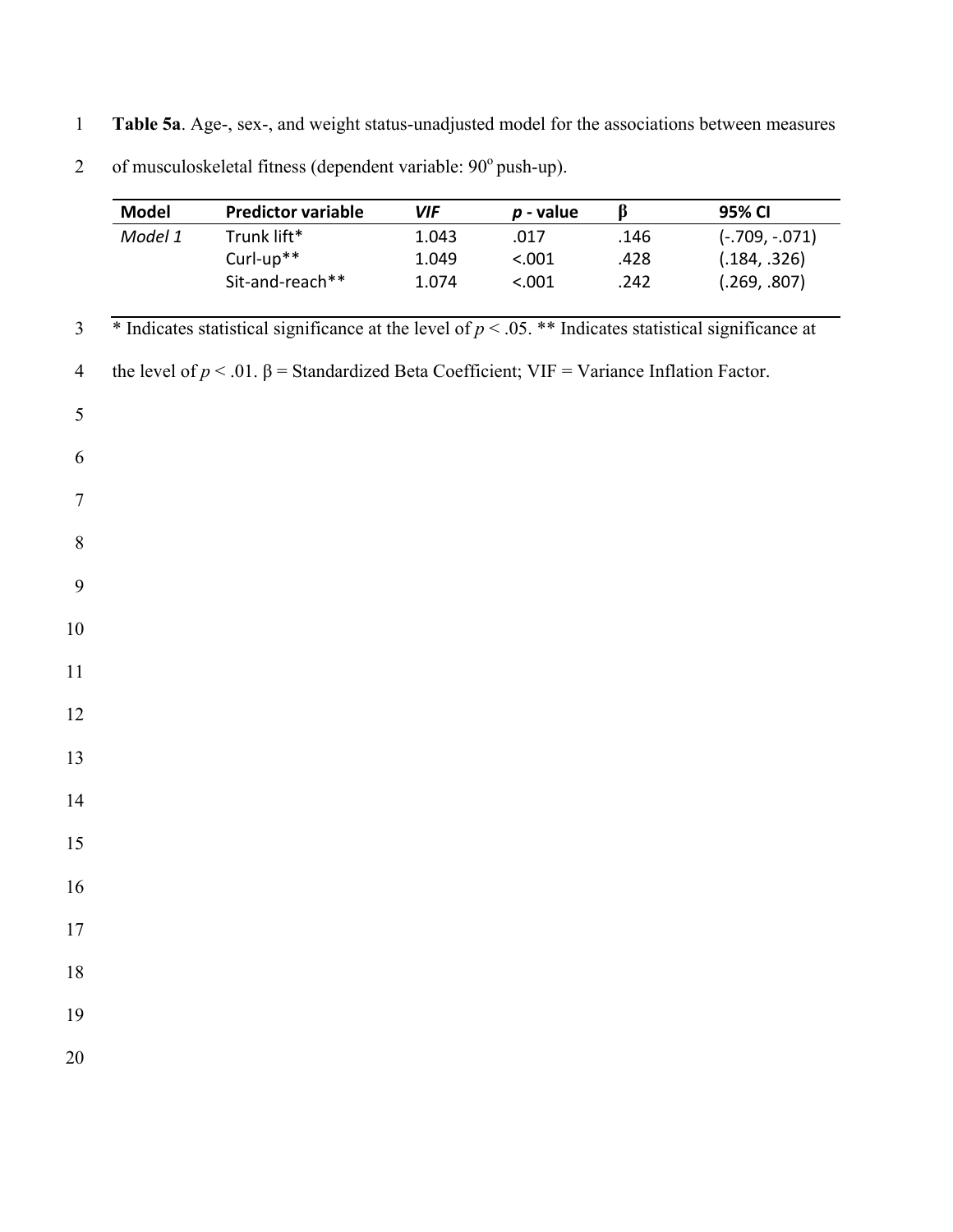1 **Table 5b**. Age-, sex-, and weight status-adjusted model for the associations between measures of

|                | <b>Model</b> | <b>Predictor variable</b>                                                                                   | <b>VIF</b> | $p$ - value | $\beta$ | 95% CI             |
|----------------|--------------|-------------------------------------------------------------------------------------------------------------|------------|-------------|---------|--------------------|
|                | Model 2      | Trunk lift                                                                                                  | 1.140      | .497        | $-.040$ | $(-.415, .202)$    |
|                |              | Curl-up**                                                                                                   | 1.205      | < .001      | .353    | (.140, .281)       |
|                |              | Sit-and-reach**                                                                                             | 1.222      | < .001      | .241    | (.268, .801)       |
|                |              | Age                                                                                                         | 1.153      | .899        | .007    | $(-.545, .620)$    |
|                |              | female**                                                                                                    | 1.126      | < .001      | $-.232$ | $(-3.839, -1.303)$ |
|                |              | Weight status**                                                                                             | 1.186      | < .001      | $-.290$ | $(-2.477, -1.046)$ |
|                |              |                                                                                                             |            |             |         |                    |
| $\mathfrak{Z}$ |              | ** Indicates statistical significance at the level of $p < 0.01$ . $\beta$ = Standardized Beta Coefficient; |            |             |         |                    |
| $\overline{4}$ |              | $VIF = Variance Inflation Factor.$                                                                          |            |             |         |                    |
| 5              |              |                                                                                                             |            |             |         |                    |
| 6              |              |                                                                                                             |            |             |         |                    |
|                |              |                                                                                                             |            |             |         |                    |
| $\tau$         |              |                                                                                                             |            |             |         |                    |
| $8\,$          |              |                                                                                                             |            |             |         |                    |
|                |              |                                                                                                             |            |             |         |                    |
| 9              |              |                                                                                                             |            |             |         |                    |
| 10             |              |                                                                                                             |            |             |         |                    |
| 11             |              |                                                                                                             |            |             |         |                    |
| 12             |              |                                                                                                             |            |             |         |                    |
|                |              |                                                                                                             |            |             |         |                    |
| 13             |              |                                                                                                             |            |             |         |                    |
| 14             |              |                                                                                                             |            |             |         |                    |
| 15             |              |                                                                                                             |            |             |         |                    |
|                |              |                                                                                                             |            |             |         |                    |
| 16             |              |                                                                                                             |            |             |         |                    |
| 17             |              |                                                                                                             |            |             |         |                    |
| $18\,$         |              |                                                                                                             |            |             |         |                    |
|                |              |                                                                                                             |            |             |         |                    |
| 19             |              |                                                                                                             |            |             |         |                    |

2 musculoskeletal fitness (dependent variable:  $90^{\circ}$  push-up).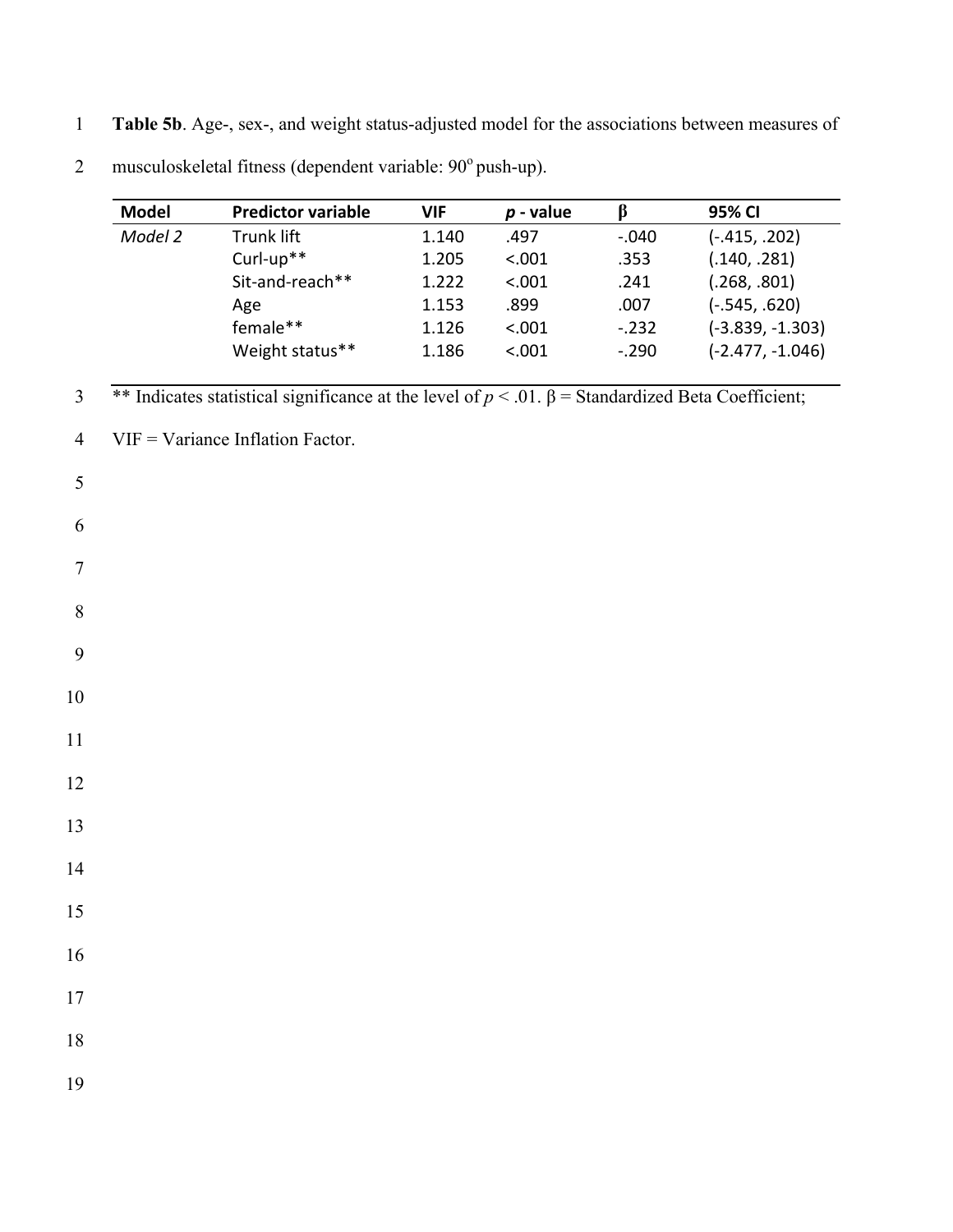- 1 **Table 6a**. Age-, sex-, and weight status-unadjusted model for the associations between measures
- 2 of musculoskeletal fitness (dependent variable: curl-up).

|                  | <b>Model</b> | <b>Predictor variable</b>                                                                                  | <b>VIF</b> | $p$ - value | $\beta$ | 95% CI           |
|------------------|--------------|------------------------------------------------------------------------------------------------------------|------------|-------------|---------|------------------|
|                  | Model 1      | Trunk lift                                                                                                 | 1.046      | .065        | .116    | $(-.033, 1.078)$ |
|                  |              | 90° push-up**                                                                                              | 1.093      | < .001      | .456    | (.553, .980)     |
|                  |              | Sit-and-reach                                                                                              | 1.132      | .511        | .043    | $(-.322, .644)$  |
| $\overline{3}$   |              | ** Indicates statistical significance at the level of $p < .01$ . $\beta$ = Standardized Beta Coefficient; |            |             |         |                  |
| $\overline{4}$   |              | $VIF = Variance Inflation Factor.$                                                                         |            |             |         |                  |
| 5                |              |                                                                                                            |            |             |         |                  |
| 6                |              |                                                                                                            |            |             |         |                  |
| $\tau$           |              |                                                                                                            |            |             |         |                  |
| $\, 8$           |              |                                                                                                            |            |             |         |                  |
| $\boldsymbol{9}$ |              |                                                                                                            |            |             |         |                  |
| $10\,$           |              |                                                                                                            |            |             |         |                  |
| 11               |              |                                                                                                            |            |             |         |                  |
| 12               |              |                                                                                                            |            |             |         |                  |
| 13               |              |                                                                                                            |            |             |         |                  |
| 14               |              |                                                                                                            |            |             |         |                  |
| 15               |              |                                                                                                            |            |             |         |                  |
| 16               |              |                                                                                                            |            |             |         |                  |
| $17\,$           |              |                                                                                                            |            |             |         |                  |
| $18\,$           |              |                                                                                                            |            |             |         |                  |
| 19               |              |                                                                                                            |            |             |         |                  |
| 20               |              |                                                                                                            |            |             |         |                  |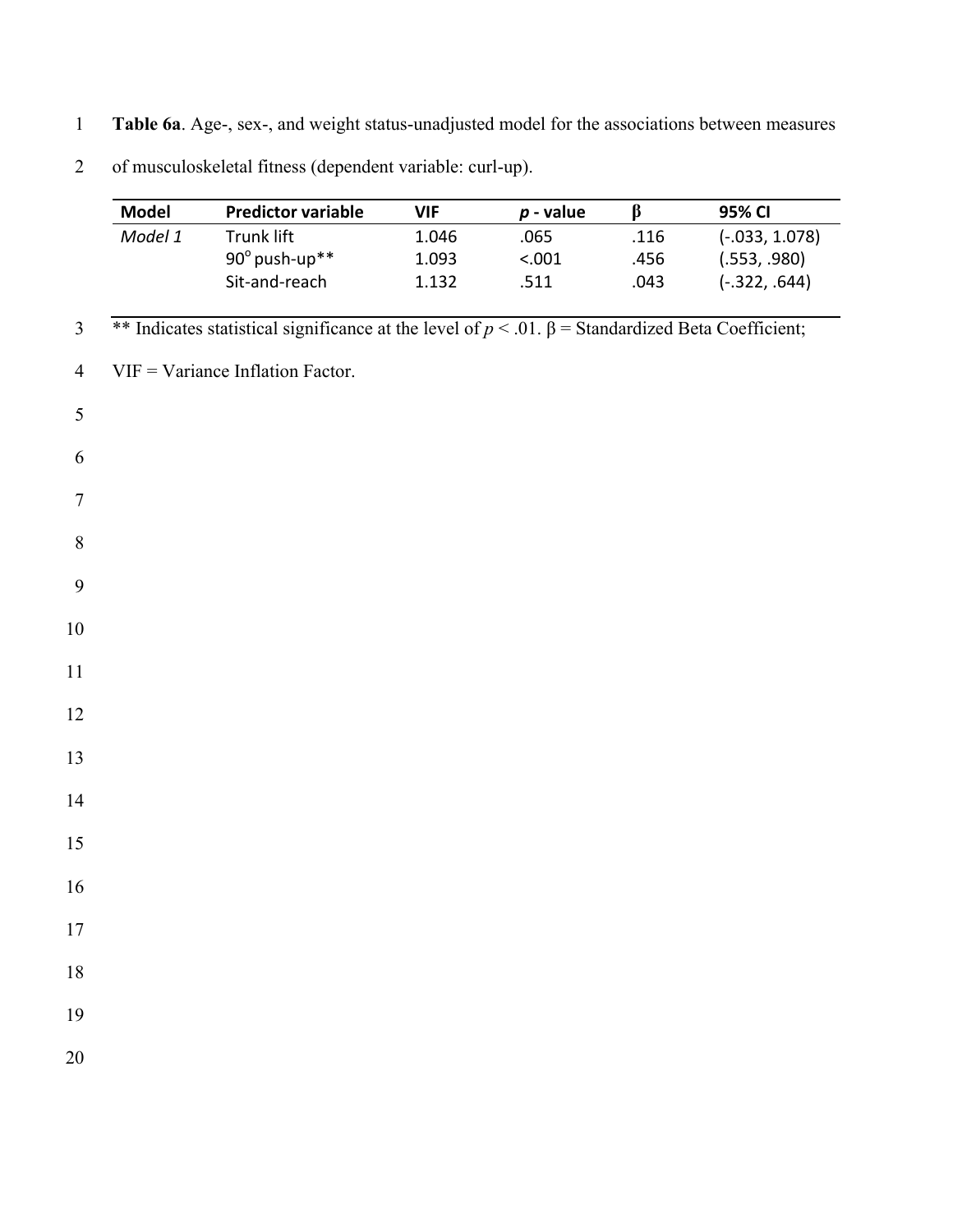1 **Table 6b**. Age-, sex-, and weight status-adjusted model for the associations between measures of

|                | <b>Model</b> | <b>Predictor variable</b>                                                                                   | <b>VIF</b> | $p$ - value | $\beta$ | 95% CI           |
|----------------|--------------|-------------------------------------------------------------------------------------------------------------|------------|-------------|---------|------------------|
|                | Model 2      | <b>Trunk lift</b>                                                                                           | 1.122      | .162        | .088    | $(-.160, .955)$  |
|                |              | 90° push-up**                                                                                               | 1.357      | < .001      | .413    | (.462, .926)     |
|                |              | Sit-and-reach                                                                                               | 1.290      | .712        | .025    | $(-.408, .596)$  |
|                |              | Age**                                                                                                       | 1.092      | .001        | .200    | (.682, 2.745)    |
|                |              | female*                                                                                                     | 1.168      | .017        | .154    | (.511, 5.229)    |
|                |              | Weight status                                                                                               | 1.294      | .102        | $-.111$ | $(-2.502, .226)$ |
| $\mathfrak{Z}$ |              | $*$ Indicates statistical significance at the level of $p < .05$ . ** Indicates statistical significance at |            |             |         |                  |
| $\overline{4}$ |              | the level of $p < 0.01$ . $\beta$ = Standardized Beta Coefficient; VIF = Variance Inflation Factor.         |            |             |         |                  |
| 5              |              |                                                                                                             |            |             |         |                  |
| 6              |              |                                                                                                             |            |             |         |                  |
| $\tau$         |              |                                                                                                             |            |             |         |                  |
| 8              |              |                                                                                                             |            |             |         |                  |
| 9              |              |                                                                                                             |            |             |         |                  |
| 10             |              |                                                                                                             |            |             |         |                  |
| 11             |              |                                                                                                             |            |             |         |                  |
| 12             |              |                                                                                                             |            |             |         |                  |
| 13             |              |                                                                                                             |            |             |         |                  |
| 14             |              |                                                                                                             |            |             |         |                  |
| 15             |              |                                                                                                             |            |             |         |                  |
| 16             |              |                                                                                                             |            |             |         |                  |
| 17             |              |                                                                                                             |            |             |         |                  |
| 18             |              |                                                                                                             |            |             |         |                  |

2 musculoskeletal fitness (dependent variable: curl-up).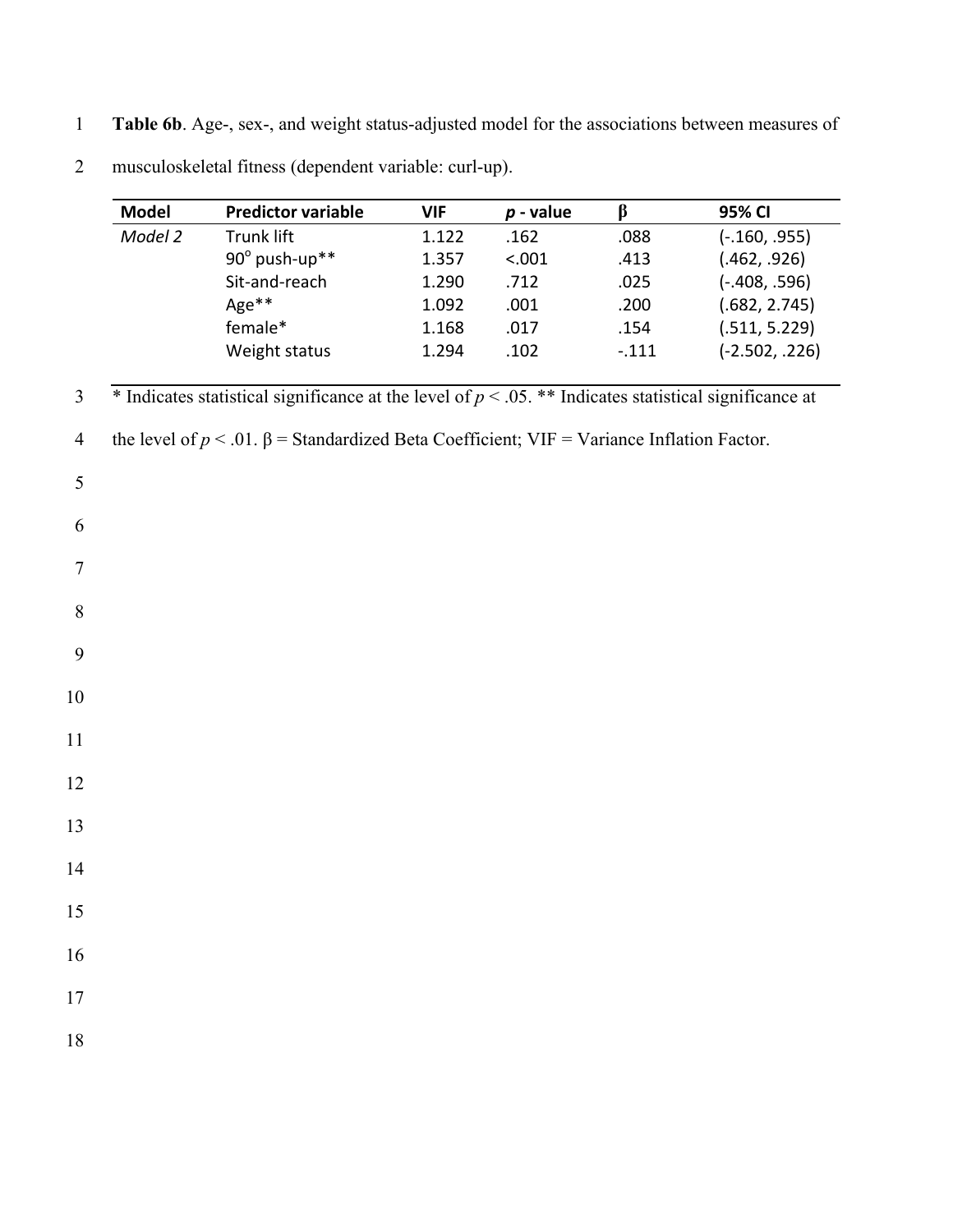1 **Table 7a**. Age-, sex-, and weight status-unadjusted model for the associations between measures

| of musculoskeletal fitness (dependent variable: sit-and-reach).<br>$\overline{2}$ |  |  |  |  |  |  |  |  |  |
|-----------------------------------------------------------------------------------|--|--|--|--|--|--|--|--|--|
|-----------------------------------------------------------------------------------|--|--|--|--|--|--|--|--|--|

|                  | <b>Model</b> | <b>Predictor variable</b>                                                                                   | <b>VIF</b> | $p$ - value | $\beta$ | 95% CI          |
|------------------|--------------|-------------------------------------------------------------------------------------------------------------|------------|-------------|---------|-----------------|
|                  | Model 1      | Trunk lift**                                                                                                | 1.023      | .002        | .205    | (.091, .402)    |
|                  |              | 90° push-up**                                                                                               | 1.314      | < .001      | .290    | (.065, .196)    |
|                  |              | Curl-up                                                                                                     | 1.328      | .511        | .049    | $(-.026, .052)$ |
| $\mathfrak{Z}$   |              | ** Indicates statistical significance at the level of $p < 0.01$ . $\beta$ = Standardized Beta Coefficient; |            |             |         |                 |
| $\overline{4}$   |              | $VIF = Variance Inflation Factor.$                                                                          |            |             |         |                 |
| 5                |              |                                                                                                             |            |             |         |                 |
| 6                |              |                                                                                                             |            |             |         |                 |
| $\tau$           |              |                                                                                                             |            |             |         |                 |
| $\,8\,$          |              |                                                                                                             |            |             |         |                 |
| $\boldsymbol{9}$ |              |                                                                                                             |            |             |         |                 |
| $10\,$           |              |                                                                                                             |            |             |         |                 |
| 11               |              |                                                                                                             |            |             |         |                 |
| 12               |              |                                                                                                             |            |             |         |                 |
| 13               |              |                                                                                                             |            |             |         |                 |
| 14               |              |                                                                                                             |            |             |         |                 |
| 15               |              |                                                                                                             |            |             |         |                 |
| 16               |              |                                                                                                             |            |             |         |                 |
| $17$             |              |                                                                                                             |            |             |         |                 |
| $18\,$           |              |                                                                                                             |            |             |         |                 |
| 19               |              |                                                                                                             |            |             |         |                 |
| 20               |              |                                                                                                             |            |             |         |                 |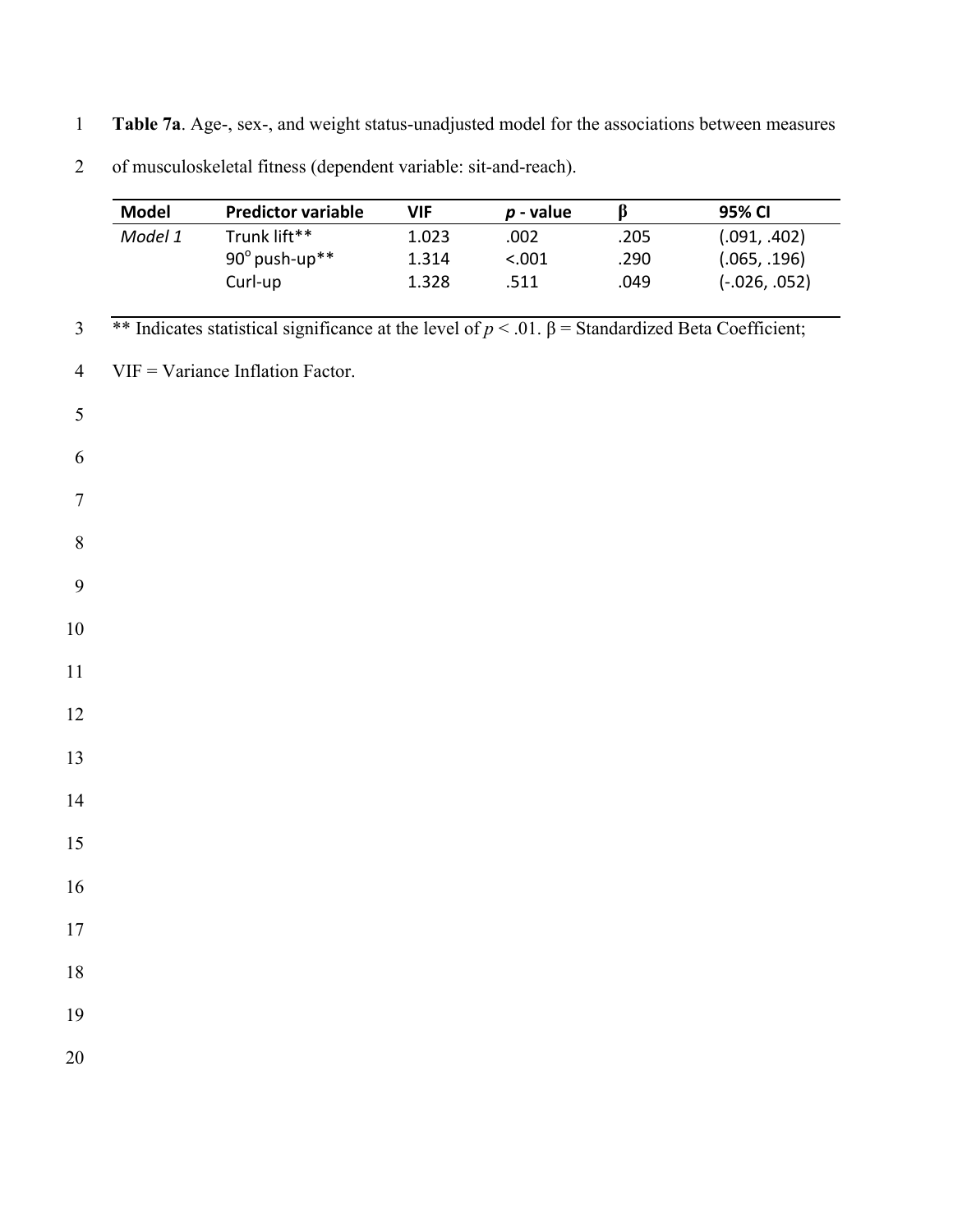1 **Table 7b**. Age-, sex-, and weight status-adjusted model for the associations between measures of

| <b>Model</b> | <b>Predictor variable</b>                                                                                   | <b>VIF</b> | $p$ - value | $\beta$  | 95% CI           |
|--------------|-------------------------------------------------------------------------------------------------------------|------------|-------------|----------|------------------|
| Model 2      | Trunk lift**                                                                                                | 1.109      | .004        | .183     | (.069, .373)     |
|              | 90° push-up**                                                                                               | 1.547      | < .001      | .298     | (.067, .201)     |
|              | Curl-up                                                                                                     | 1.450      | .712        | .027     | $(-.031, .045)$  |
|              | Age**                                                                                                       | 1.100      | .006        | $-0.176$ | $(-.690, -.117)$ |
|              | female**                                                                                                    | 1.128      | < .001      | .257     | (.644, 1.915)    |
|              | Weight status                                                                                               | 1.279      | .115        | $-.110$  | $(-.679, -.074)$ |
|              | ** Indicates statistical significance at the level of $p < 0.01$ . $\beta$ = Standardized Beta Coefficient; |            |             |          |                  |
|              | $VIF = Variance Inflation Factor.$                                                                          |            |             |          |                  |
|              |                                                                                                             |            |             |          |                  |
|              |                                                                                                             |            |             |          |                  |
|              |                                                                                                             |            |             |          |                  |
|              |                                                                                                             |            |             |          |                  |
|              |                                                                                                             |            |             |          |                  |
|              |                                                                                                             |            |             |          |                  |
|              |                                                                                                             |            |             |          |                  |
|              |                                                                                                             |            |             |          |                  |
|              |                                                                                                             |            |             |          |                  |
|              |                                                                                                             |            |             |          |                  |
|              |                                                                                                             |            |             |          |                  |
|              |                                                                                                             |            |             |          |                  |
|              |                                                                                                             |            |             |          |                  |
|              |                                                                                                             |            |             |          |                  |
|              |                                                                                                             |            |             |          |                  |
|              |                                                                                                             |            |             |          |                  |
|              |                                                                                                             |            |             |          |                  |

2 musculoskeletal fitness (dependent variable: sit-and-reach).